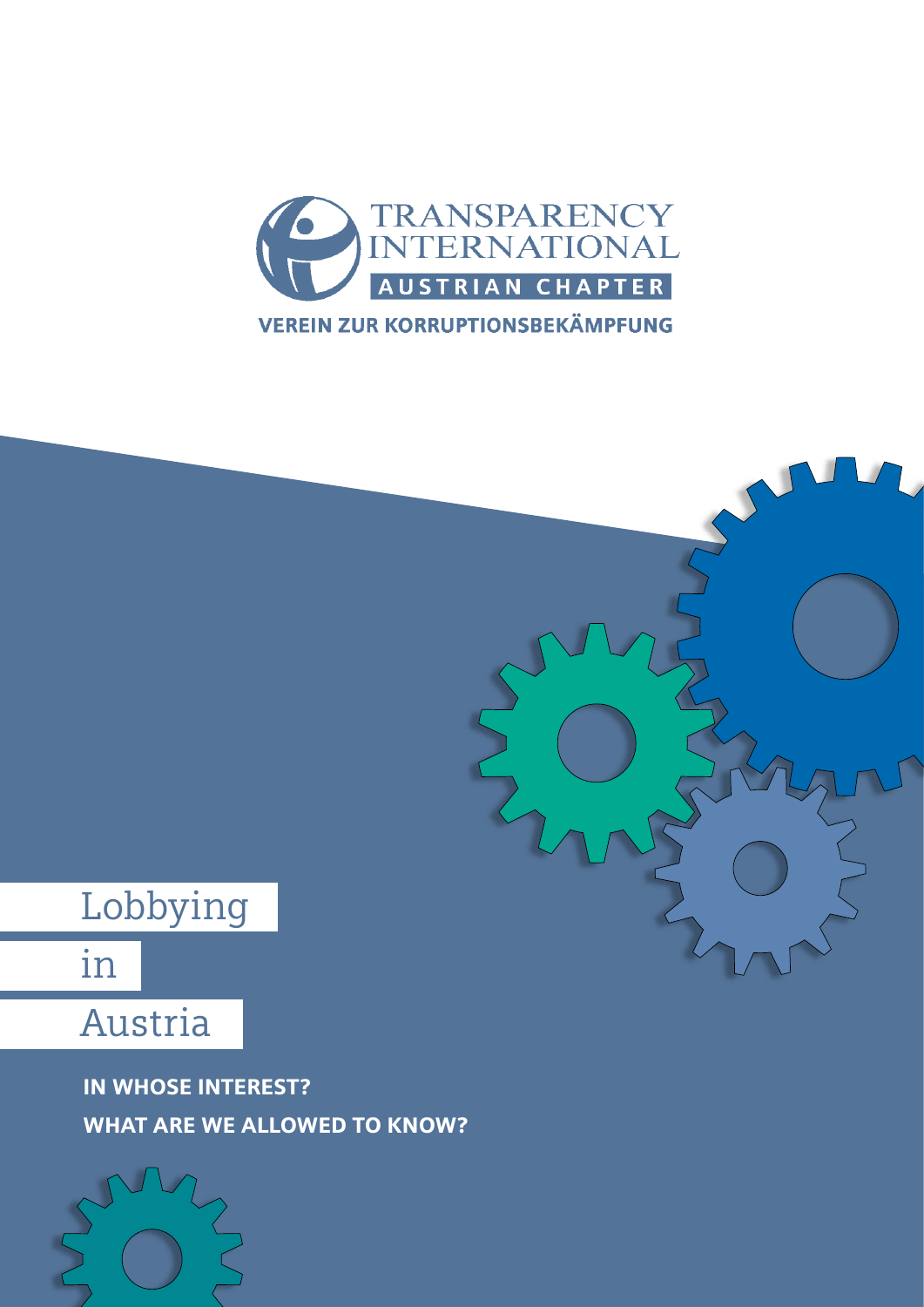Publisher: **Transparency International – Austrian Chapter**

Chairperson: Prof. Eva Geiblinger Author: Mag. Magdalena Reinberg-Leibel

Published: December 2014

© Transparency International – Austrian Chapter 2014. All rights reserved.

#### **Transparency International (TI)**

is an independent nonprofit Movement of likeminded people all over the world who have dedicated themselves to fighting corruption worldwide. TI was founded in 1993 in Berlin. The international Secretariat of TI carries the organisation's global work. It supports and coordinates the work of the National Chapters, who are active in more than 100 countries.

#### **Transparency International – Austrian Chapter (TI-AC)**

aims to raise awareness against corruption and for transparency in Austria, and advocates for appropriate measures and reforms. TI-AC is a politically and institutionally independent nonprofit organisation.

For more information about our work please visit: **<www.ti-austria.at>**

This Report is part of the international project "Lifting the Lid on Lobbying: Taking Secrecy out of Politics in Europe". The project is supported financially by the European Commission. This report reflects the views of its authors. The Commission cannot be held respronsible for the contents of this report.



Co-funded by the Prevention of and Fight against Crime Programme of the European Union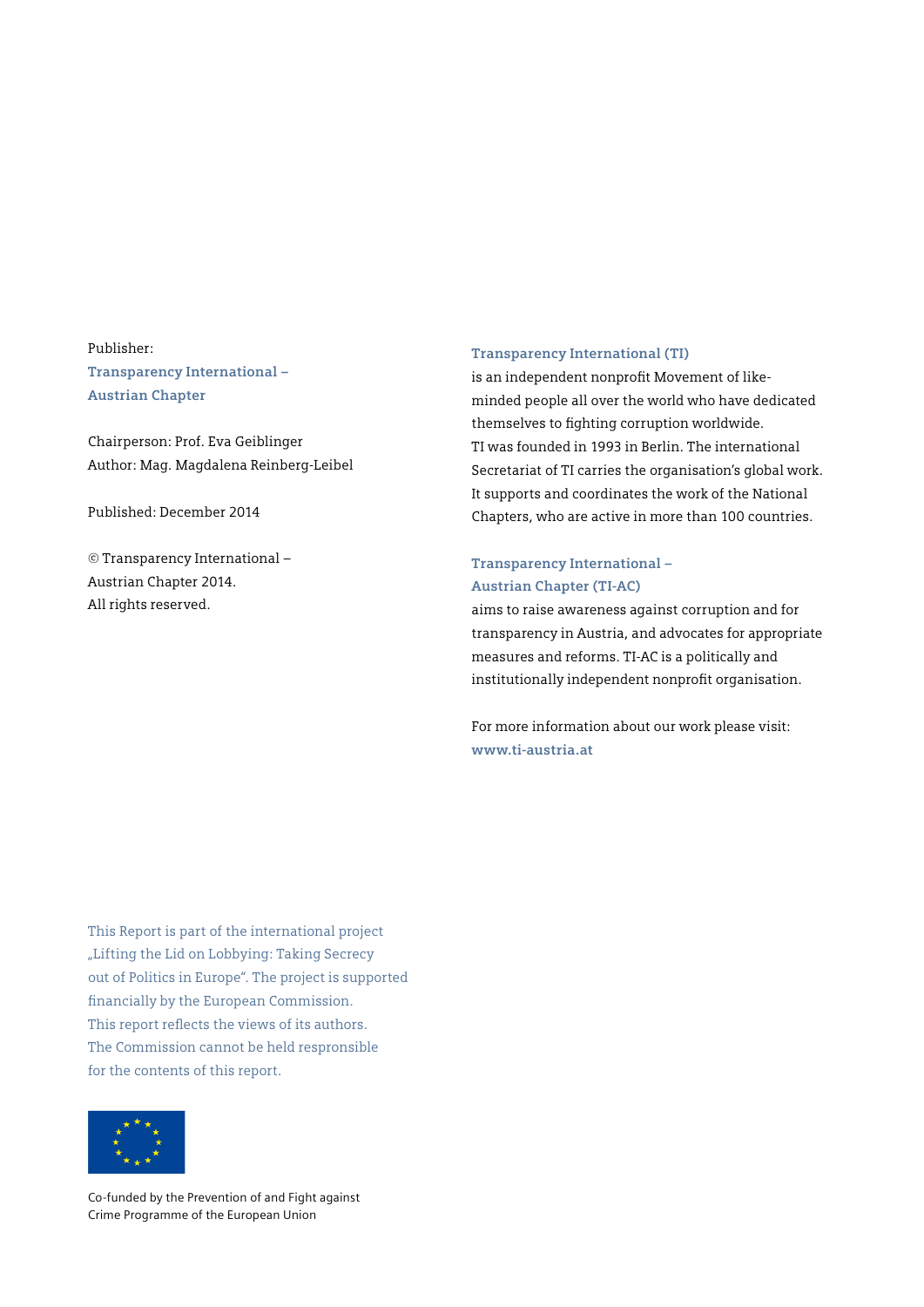### $\odot$

## **TABLE OF CONTENTS**

|     | <b>Summary and Recommendations</b>             | 2  |
|-----|------------------------------------------------|----|
| 2   | Introductory words - "No more exceptions!"     | 4  |
| 3   | The Austrian lobbying landscape                | 6  |
| 3.a | A brief history of lobbying in Austria         | 6  |
|     | Current legal situation                        | 8  |
| 3.b | Intensity and extent of lobbying               | 10 |
| 3.c | Cultural understandings of lobbying            | 12 |
| 3.d | Self-regulation of the industry                | 13 |
| 3.e | Watchdog or dogsbody? -                        |    |
|     | The role of the media and civil society        | 14 |
| 4   | <b>Regulating lobbying:</b>                    |    |
|     | Transparency, integrity and equality of access | 15 |
| 4.a | For more transparency                          | 15 |
| 4.b | Promoting integrity                            | 17 |
| 4.c | Equality of access                             | 19 |
| 5   | Bibliography                                   | 20 |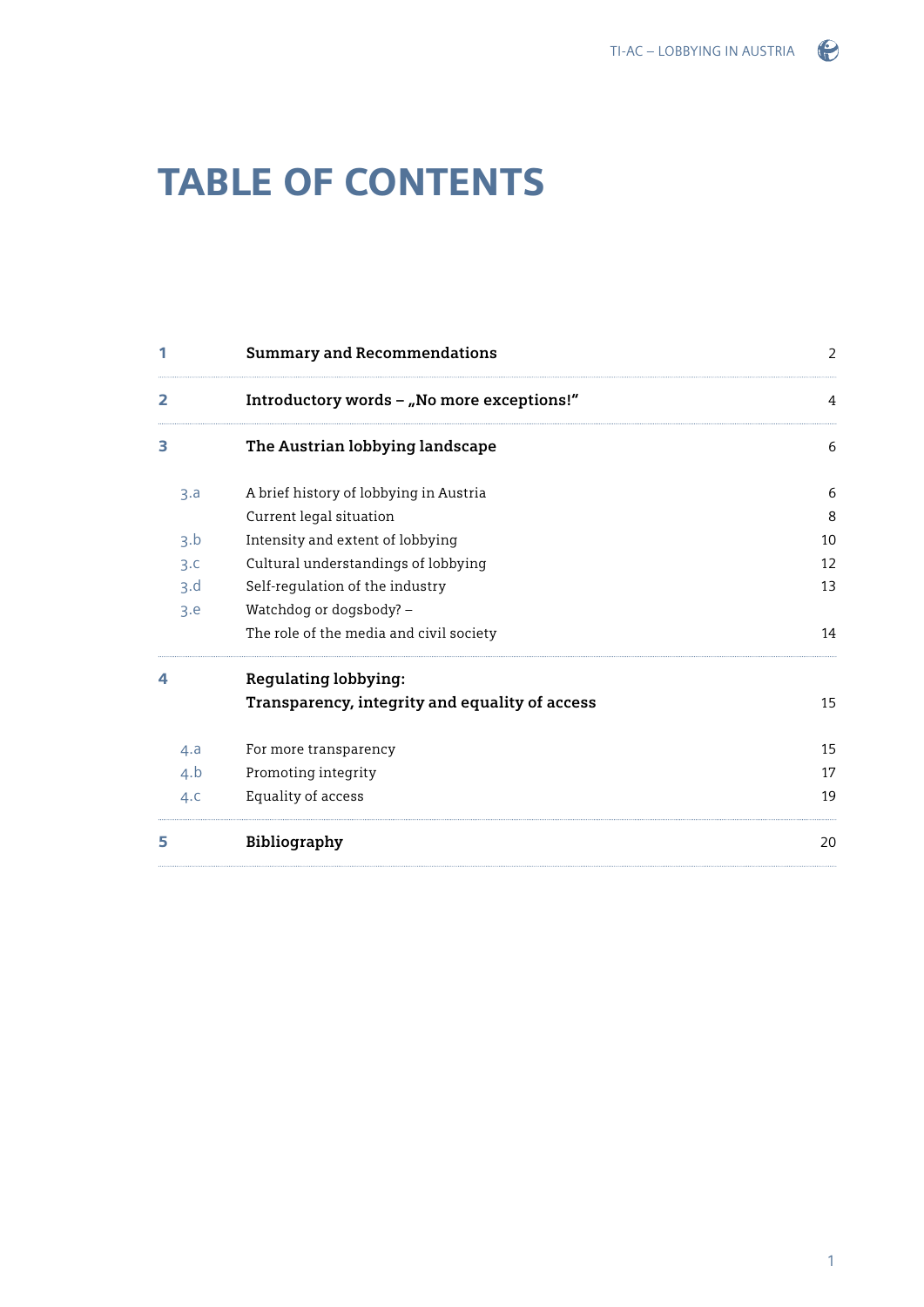# 1. Summary and **RECOMMENDATIONS**

Lobbying is a buzzword. In Austria, it is negatively connected to influence that occurs behind closed doors. The opacity of lobbying is a worrying trend as it goes against an important part of democracy; information should continuously flow between organisations, businesses and interest groups on the one hand, and politics, parliament and the public administration on the other. The basic idea of lobbying is the involvement of people and organisations in the social decisions and developments which affect them. However, this "voice" must be sufficiently open and transparent.

The first Austrian lobbying and interest representation law came into force on January 1, 2013. The law was introduced as a result of recent developments, in which the system of social partnership, an Austria-specific version of corporatism, has become challenged by "classical" lobbying as it is practised internationally. This is a significant historical development since the social partnership system has prevailed since the reconstruction of the Austrian Republic following World War Two.

The law established the lobbying register and the explicit prohibition of acting as a lobbyist for public officials and politicians. Both these developments are certainly positive.

Nevertheless, there is still need for action, both in terms of the lobbying legal framework, as well as the environment in which lobbying takes place.

Even lobbyists themselves complain about the lack of transparency in the current system and point to much needed improvements. To this end, both lobbyist interest groups in Austria are calling for an appropriate tightening of the system.

As part of the 2012 transparency package which contained the lobbying and interest representation law, improvements were made in the areas of anti-corruption and party financing. However, on the margins remain shortcomings regarding transparency including inadequate freedom of information. The related regulatory authorities struggle to fulfil their duties, which if nothing else is due to lack of staff.

**The Transparency International – Austrian Chapter therefore demands an overhaul of the lobbying law and register according to the following points:**

<sup>n</sup> **Public access to the lobbyist register:** The general public cannot view the register of lobbyists de facto, nor do they have the option to find out who, when, by whom, what for or for what amount has been invested in lobbying. This is virtually impossible in the current form of the register, and in this respect the register of lobbyists does not exhibit sufficient transparency.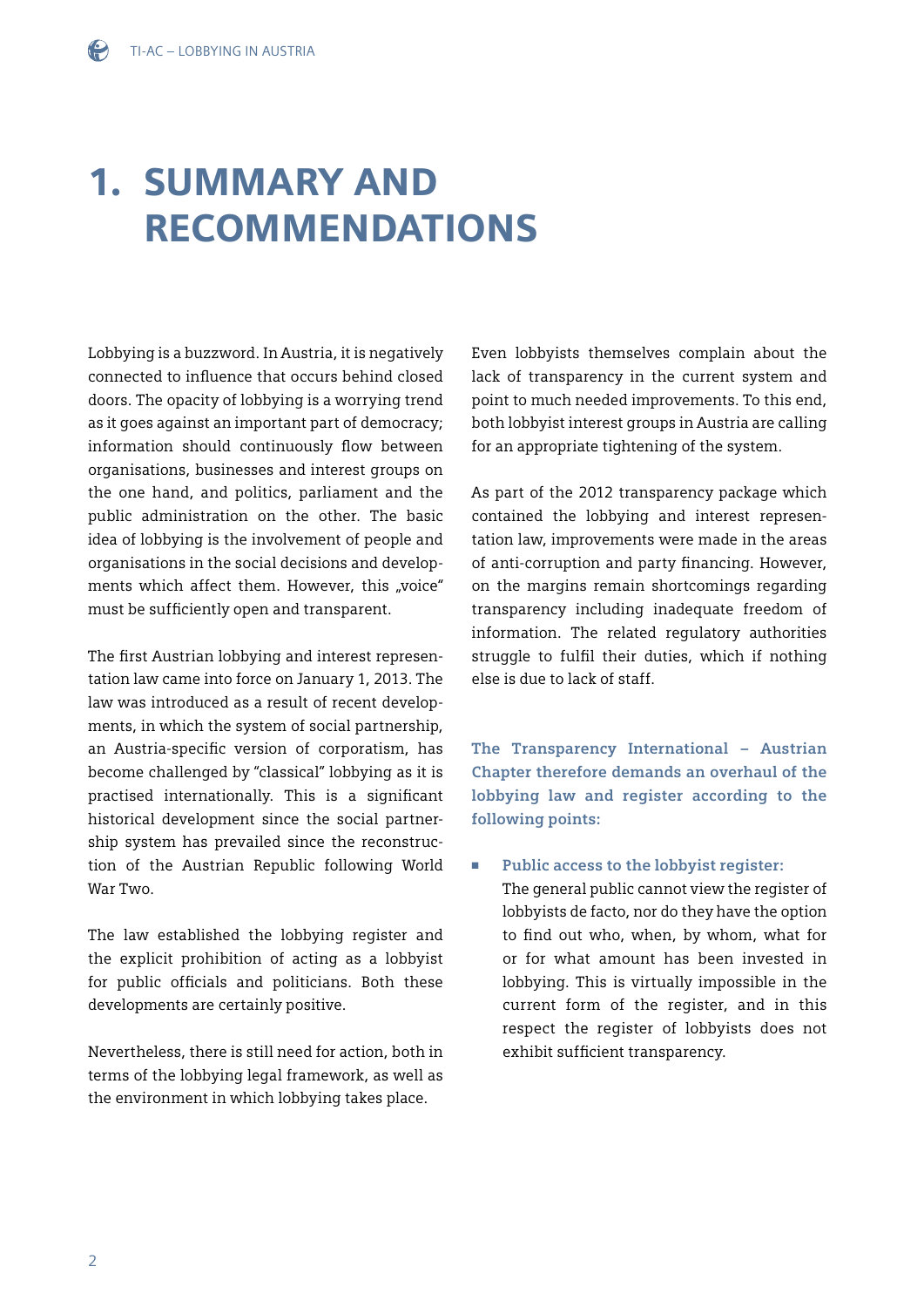

#### Equal footing for all lobbyists:

Many groups involved in lobbying are excluded entirely from the provisions of the law, such as social security institutions or recognised religious communities. Others are largely excluded, in particular from the penalties incurred when the law is violated. If, indeed, transparency is to be created in the Austrian lobbying scene, it is first necessary to guarantee equality for all those involved in lobbying. The sole criterion should be the activity itself, and not the status or function of the lobbyists.

#### ■ **Introduce effective control mechanisms:**

Nearly two years after its introduction, the lobbying register is showing clear gaps. So far, none of the sanctions provided for in the law have been implemented. This has been due to the exemption of two of the four groups defined in the law from any kind of penalty, as well as a lack of effective control mechanisms.

#### <sup>n</sup> **Bilateral disclosure:**

The lobbying register is the first step towards transparency on the part of the lobbyists. Conversely, there are absolutely no disclosure requirements for those that are being lobbied. Additionally, in the various codes of conduct for the civil service, dealing with lobbyists is not mentioned, which means that there is no guidance for public servants.

#### No more loopholes:

Although the lobbying law prohibits politicians and public officials from working for a lobbying agency or as an independent lobbyist, additional activity for a private firm is allowed (though it must be declared) even it is in their PR or lobbying department. This is an area where loopholes must be closed.

#### <sup>n</sup> **Cooling-off period for politicians:**

Currently in Austria there is no mandatory cooling-off period for politicians and civil servants before moving from politics to business. Companies can therefore recruit specific ministers and high level civil servants to lobby their employer in their new position in government. Transparency International – Austrian Chapter calls for a waiting period of at least one year prior to changing to a company, if a correlation between the activities carried out so far and the intended activities after leaving can be established.

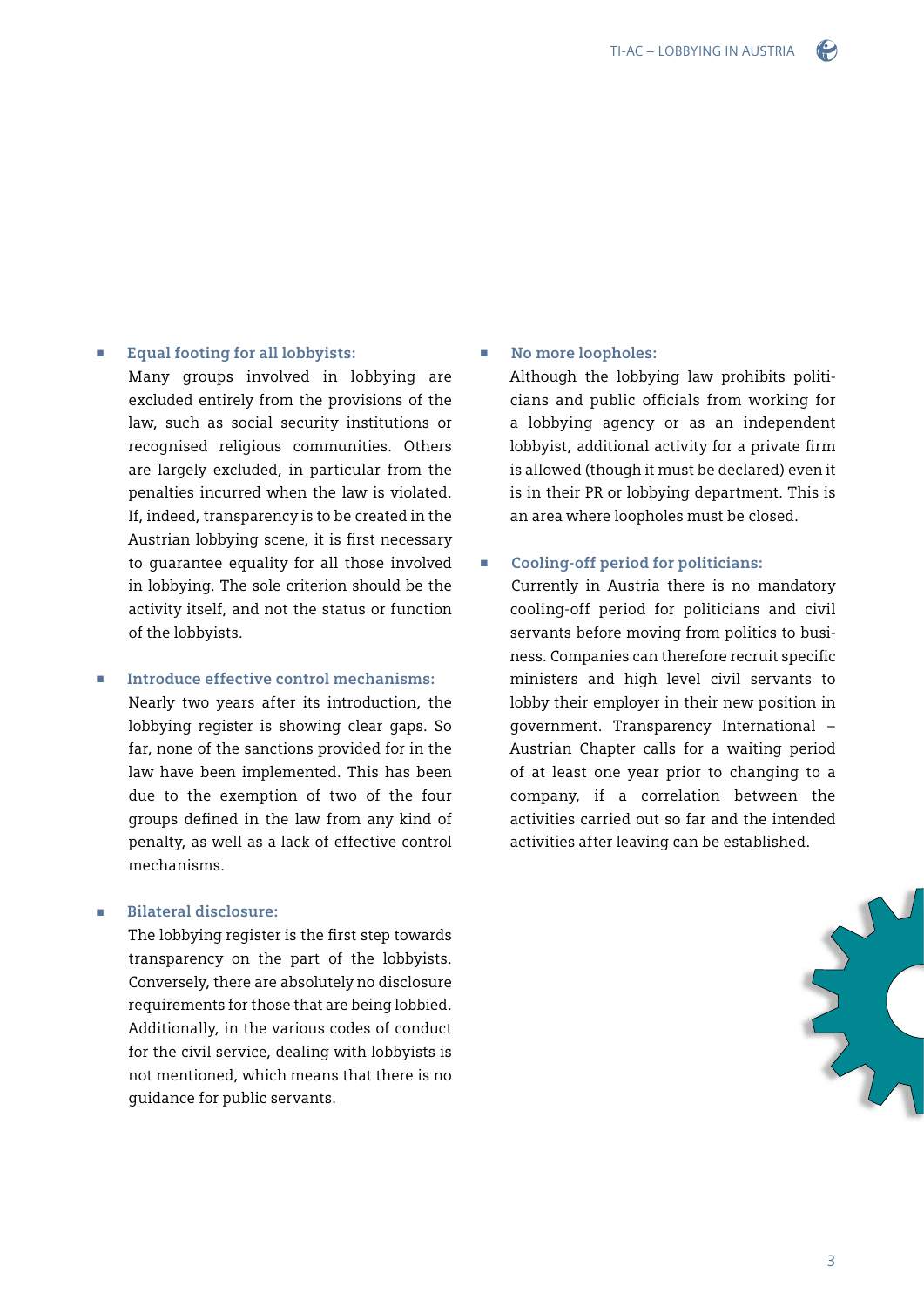## 2. "NO MORE EXCEPTIONS!" – Introductory words

Transparency International, in cooperation with 19 EU countries, has undertaken a research project entitled "Lifting the Lid on lobbying: Taking Secrecy out of Politics in Europe," which this report is a part of. The project aims to not only create a picture of the current European lobbying landscape, but also to contribute to more transparent and responsible lobbying, both at EU level and in each participating country.

TI defines lobbying as direct or indirect communication with government officials, policy makers and representatives for the purpose of influencing the decisions made by or on behalf of an interest group.



Lobbyists are individuals who exercise influence or try to exercise influence professionally or voluntarily, in their own interests or on the behalf of legislation in the wider sense. Lobbyists use their influence in an attempt to search for, establish and maintain contact with members of parliament and their staff, party officials, government officials and/or members of ministries and government institutions.

Over the years as a board member of an international corporation, I was responsible for "Governmental and Industrial Relations" among other things. Lobbying used to be a straightforward administrative task for international corporations. It did not have dubious connotations.

In recent years, the topic has been increasingly implicated in scandals. The term "lobbying" is misunderstood and is often mentioned in the same breath as wheeling and dealing, cronyism and influence behind closed doors. This is a worrying trend because it threatens to tarnish an entire profession with a negative image caused by a few "bad apples".

Lobbying does not equal corruption, but the two sometimes overlap. This is a question of transparency for the public. The basic idea of lobbying is the participation and involvement of citizens and organisations which are affected by societal developments and/or policy decisions.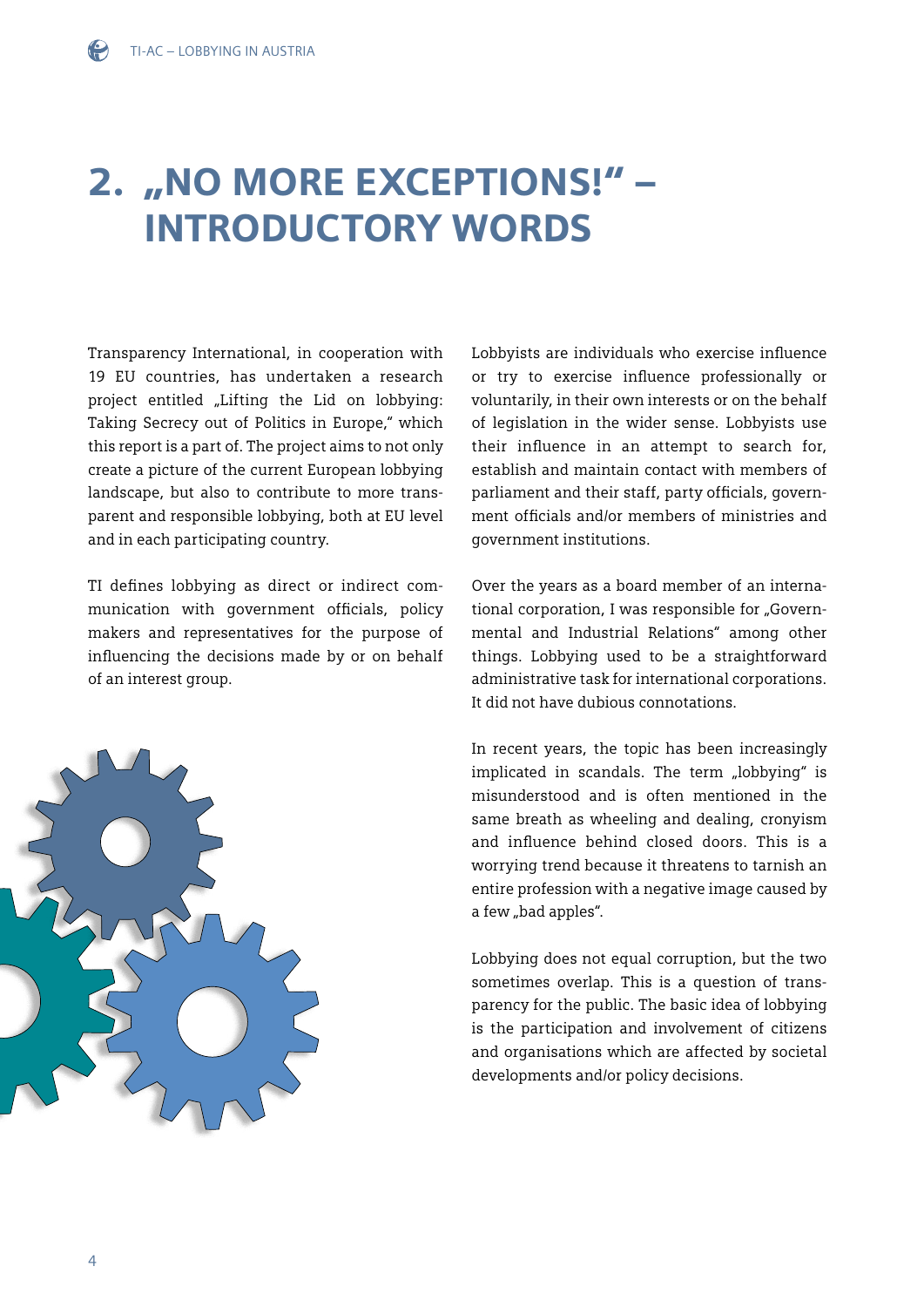

But lobbying must be sufficiently open and transparent, so that the interests of the weak are heard, as well as those of the powerful. The opportunity for each citizen's interests to be represented in the political process should not depend on financial resources.

The Austrian Lobbying and Interest Representation Transparency Act (das Österreichische Lobbyingund Interessenvertretungs-Transparenz-Gesetz) has been in force since January 1, 2013. It includes the establishment of a mandatory lobbying register. The act was passed by parliament in 2012 as part of what was dubbed the "transparency package". The package also contained revisions of anti-corruption legislation and regulations on party funding. Whilst this first legal regulation of lobbying is a step forward, there is still a clear need for improvements.

Parliamentarians, officials and lobbyists are responsible. Their words and actions must be characterised by transparency and integrity.

#### **Prof Eva Geiblinger**

Chairperson of Transparency International – Austrian Chapter

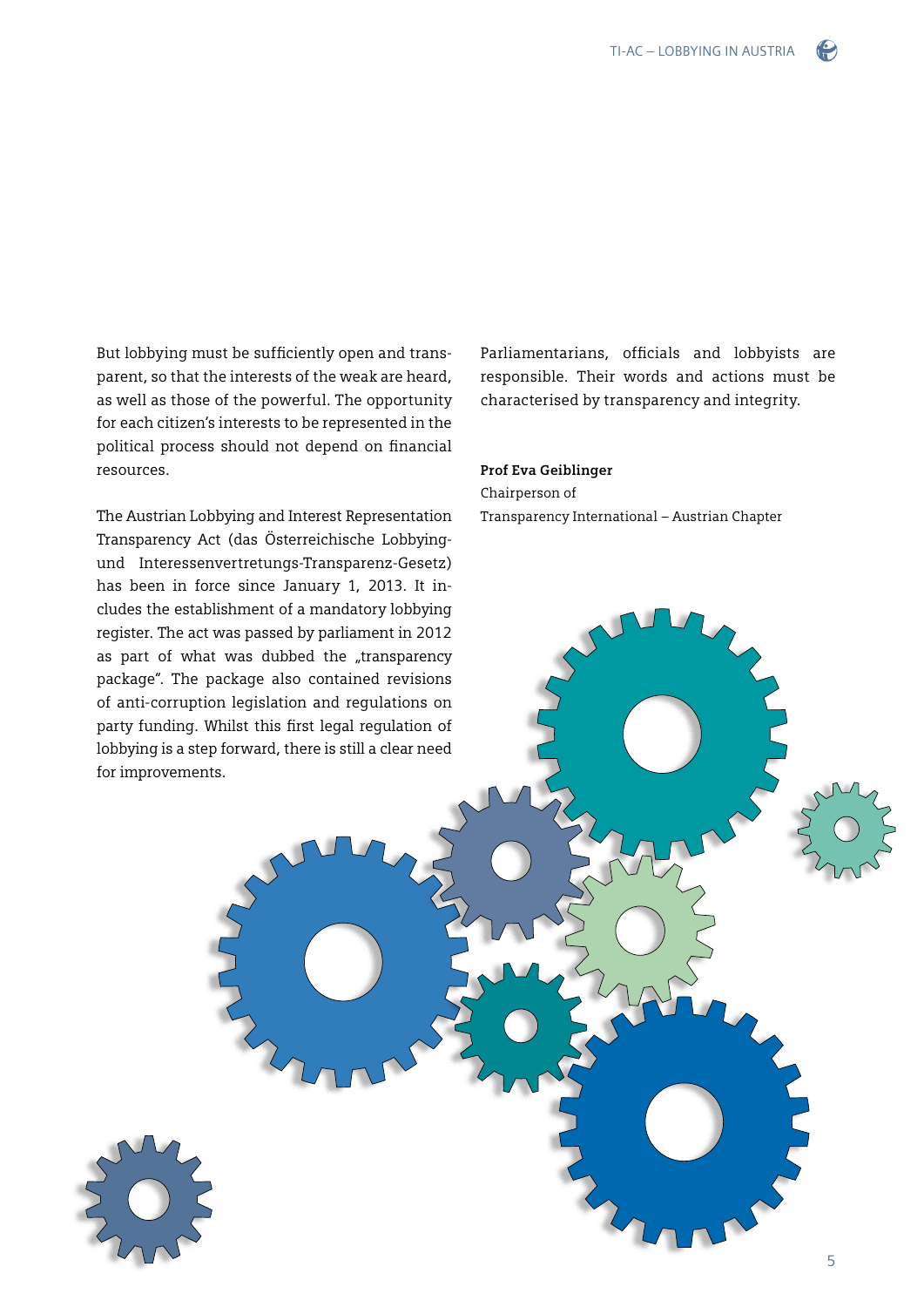## 3. The Austrian LOBBYING LANDSCAPE

#### 3.a A brief history of lobbying in Austria

Article 1 of the Constitution of Austria states: "Austria is a democratic republic. Its law emanates from the people". The Austrian democracy is indirect (the people contribute to the decisionmaking of the state through elected representatives) and parliamentary (MPs are not bound by instructions, known as "free mandate"). Austria is divided into nine federal provinces: federal and state governments have their own legislation and enforcement, but act (by federal council or federal government) each with the legislation of the other. Mutual cooperation is also provided in its administration (the provinces in the administration of the federal government through the indirect federal administration as well as the federal government in the administration of the provinces through indirect state administration). Federal and state governments have their own finances, respectively.1

Therefore, when looking at the Austrian lobbying landscape both the federation and provinces should be considered. Likewise, both levels of administration should be taken into account when discussing lobbying legislation. To elaborate on the history of lobbying in Austria, it is also necessary to explain briefly the system of social partnership specific to Austria. This is defined as:

... a wide and complex network of institutionalised, formal or informal interactions between the large umbrella organisations, and between them and the government ...<sup>2</sup>

After the Second World War, a system of corporatism was formed in the context of cooperation between the political forces with the aim of structuring the country. This involved the inclusion of large organisations when making government decisions, which led to a close link between the government, parliament and associations. Dominant lobbies are the Chamber of Economics, Labour, and Agriculture as well as the trade union confederation.

The tasks of social partners in the policy-making process are very similar to those of lobbyists. They advise and assess ministerial drafts and regulations, as well as prepare decision-making principles, regulations and laws.2 The level of involvement of social partners in the policy and decision-making processes is heavily dependent on the respective subject area.

Social partnership is neither grounded in the Constitution nor laid down in other laws, but is organised on a voluntary basis. To a large extent it is implemented informally and confidentially, in a way that is hardly accessible to the general public.4

<sup>&</sup>lt;sup>1</sup> See Frank, P 4ff <sup>2</sup> Bareis, P 13

<sup>3</sup> Bareis, P 20

<sup>4</sup> cf. [www.bmeia.gv.at/aussenministerium/oesterreich/](www.bmeia.gv.at/aussenministerium/oesterreich/staat-und-politik/sozialpartnerschaft.html) [staat-und-politik/sozialpartnerschaft.html](www.bmeia.gv.at/aussenministerium/oesterreich/staat-und-politik/sozialpartnerschaft.html)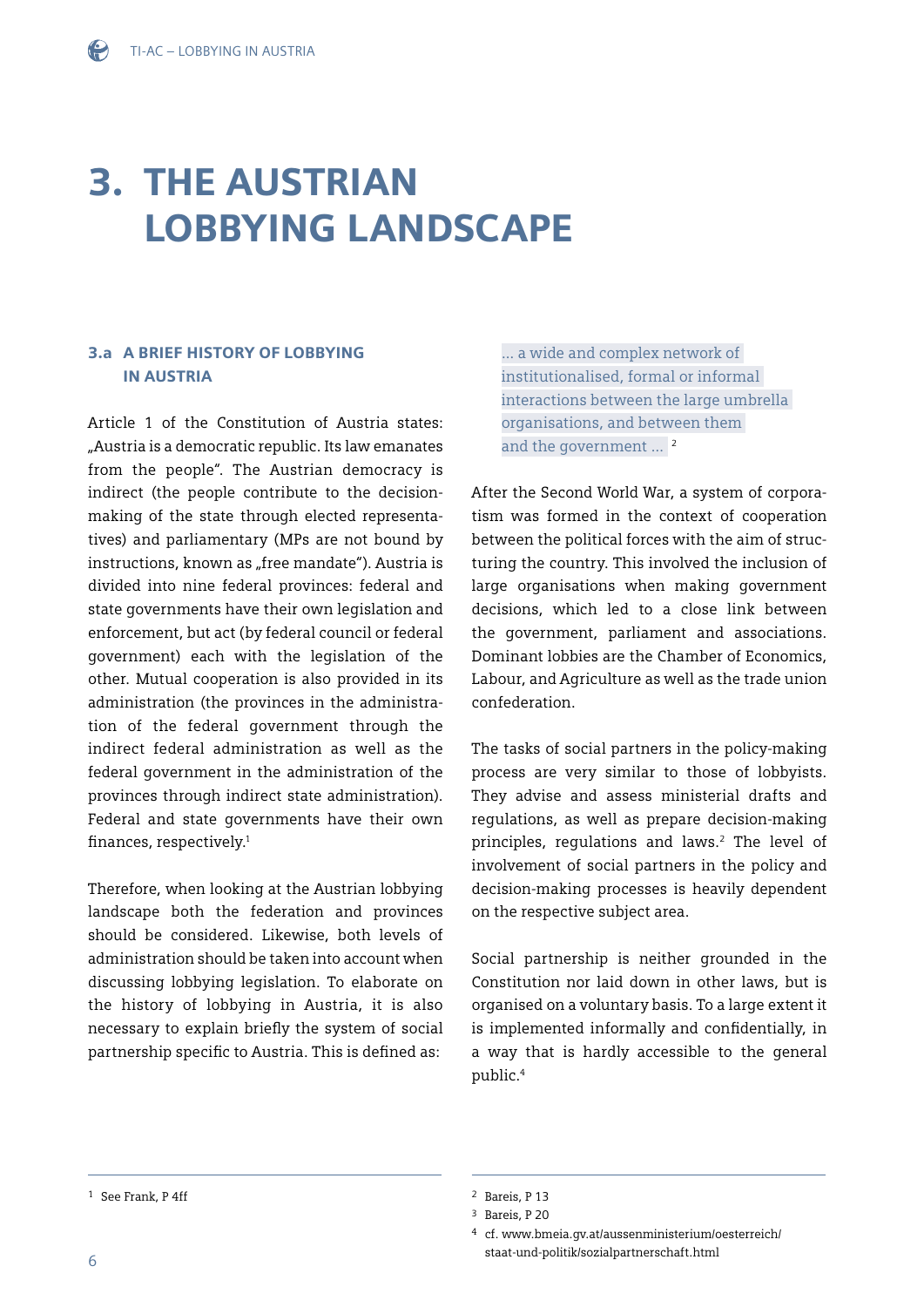$\bullet$ 

Since Austria joined the European Union in 1995, the conditions for interest groups have slowly but steadily changed. Significantly, if decisionmaking processes take place directly at EU level, agreements at national level no longer need to be reached. Accordingly, there has been a decline in the influence enjoyed by social partners. Meanwhile, the meaning of "strategic lobbying", including targeted, professional lobbying activities is increasing.5

In 2011, following the "Strasser case" (see below), the Austrian Ministry of Justice made the first steps towards introducing a lobbying register and new lobbying legislation as part of the "2012 transparency package". Both of these initiatives came into force on January 1, 2013. One issue which the government parties discussed at particular length was whether, for example, chambers and interest groups should come under the new law. The final draft declares they are exempt from sanctions. This is one of the reasons the final bill was dubbed "a limp handshake of a compromise".<sup>6</sup>

#### CASE STUDY: THE "CASH FOR LAWS" AFFAIR/STRASSER CASE

In Austria on March 12, 2011 it was announced that Ernst Strasser, who at that time was head of the ÖVP delegation in the European Parliament, spoke to reporters from the "Sunday Times" posing as lobbyists. Strasser said that he would make proposals in the EU Parliament about legislative changes for the benefit of lobbyists. In a secretly filmed video he agrees to be paid an annual fee of €100,000 and is promised to be given jobs at supervisory boards in return. In the video, the MEP says among other things, "of course I'm a lobbyist". He also said that he already works for 5 clients who each pay him €100,000 per year.7

The politician denied the allegations, claiming he simply played along in order to expose the two lobbyists and to report them to the police. In the following weeks the Prosecutor's Office against Corruption, and a little later OLAF (European Anti-Fraud Office), began investigations and Strasser resigned.

The public outrage in Austria caused by the case lead to the "Transparency Package 2012". The package also contains the first lobbying act and lobbying register, in force since January 1, 2013.

In 2013, Strasser was sentenced to four years in prison for corruption. The verdict was subsequently overturned by the Supreme Court because of a formal error and remanded to the first instance. In the second case in 2014, there was a new conviction. Yet Strasser's sentence was reduced to three and a half years. On October 13, 2014, the Supreme Court upheld the conviction but reduced the sentence one more time to three years.

<sup>5</sup> Bareis, P 20f

<sup>6</sup> [http://derstandard.at/1317019955141/](http://derstandard.at/1317019955141/Lobbyisten-Gesetz-Von-Gaunern-Goennern-gestrengen-Gesetzen) [Lobbyisten-Gesetz-Von-Gaunern-Goennern-gestrengen-](http://derstandard.at/1317019955141/Lobbyisten-Gesetz-Von-Gaunern-Goennern-gestrengen-Gesetzen)[Gesetzen](http://derstandard.at/1317019955141/Lobbyisten-Gesetz-Von-Gaunern-Goennern-gestrengen-Gesetzen)

<sup>7</sup> cf.<http://orf.at/stories/2153074/2152245/>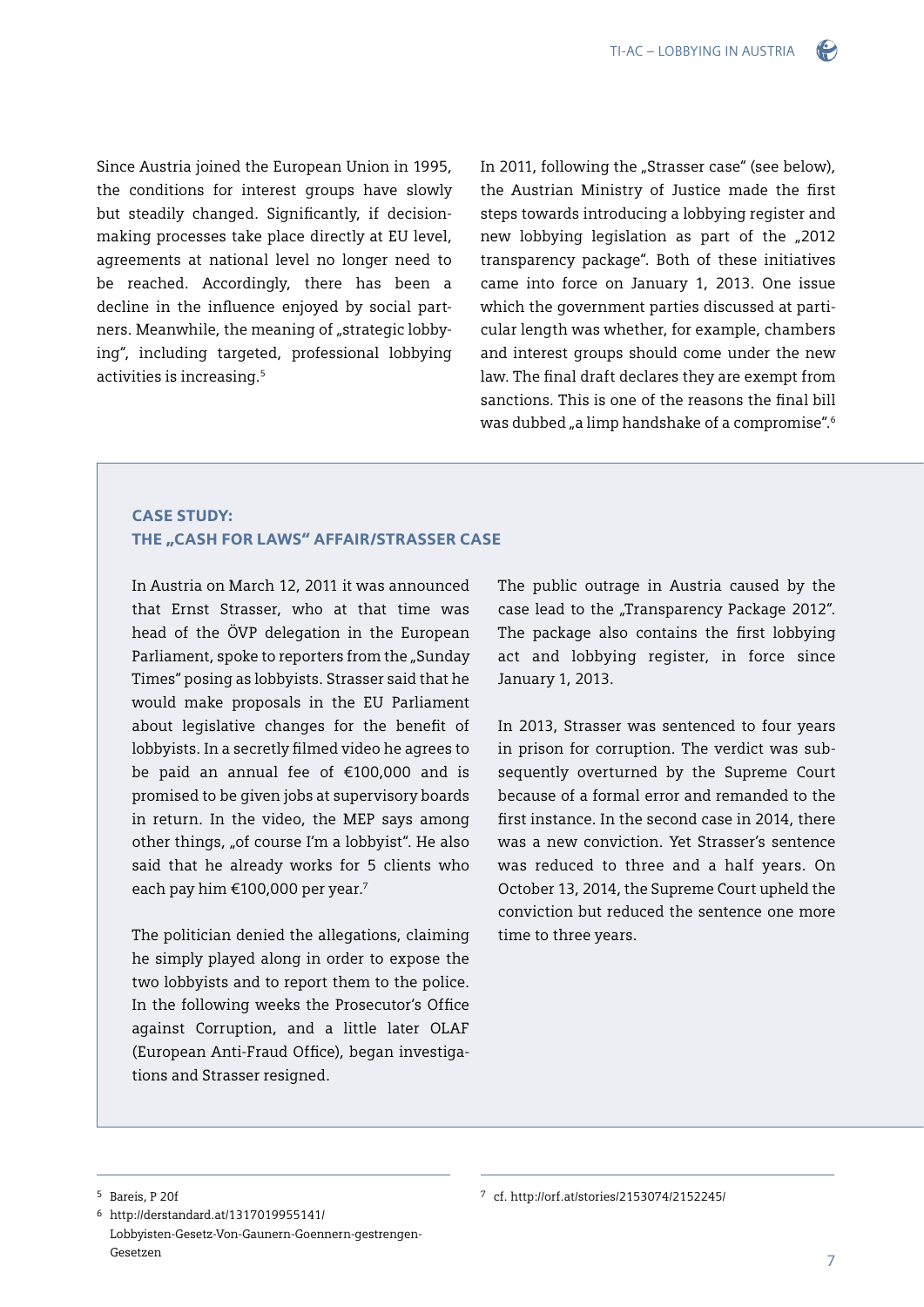



#### Current legal situation

In Austrian criminal law, both requesting and promising advantages for a dutiful or wrongful act or negligence of official duties are punishable. This corresponds with the relevant article in the United Nations Convention Against Corruption8 and the Council of Europe Criminal Law Convention<sup>9</sup> on Corruption. Article 308 of the Austrian criminal code also regulates "illicit intervention".

This is defined as those, who for themselves or on behalf of a third party request or offer, grant or promise to exert undue influence on the decision of a public official or referee, are liable to prosecution.

### A lobbying register has existed in Austria since January 1, 2013. Registration before engaging in lobbying activities is mandatory FOR THE FOLLOWING FOUR GROUPS<sup>10</sup>:

- (a) **Lobbying companies:**  Companies that lobby for clients in return for payment.
- (b) **Companies:**

Companies that employ corporate lobbyists, provided no more than 5% of their time are used for lobbying activities.

#### (c) **Self-governing bodies:**

Legally established professional interest groups and other legally established self-governing bodies. Includes the Economic and Labour Chamber, as well as trade associations, provided lobbying is the sole or at least predominant activity.

#### (d) **Interest groups:**

Private legal association of individuals, provided that lobbying is the sole or at least predominant activity. Includes association members, NGOs (with restrictions)

**The following groups are completely excluded from the scope of the Lobbying Act (and are not obliged to join the register):**

- <sup>n</sup> Political parties and their party-affiliated organisations
- Religious groups
- Austrian towns and municipalities, whose social security institutions including their main association's interest organisations which do not employ staff for lobbying purposes.

<sup>8</sup> United Nations Convention Against Corruption (UNCAC) – ratified by Austria in 2006

<sup>9</sup> Council of Europe Criminal Law Convention on Corruption – signed by Austria in 2000, but not yet ratified.

<sup>10</sup> Federal law, which ensures a federal law's transparency when exercising political and economic interests (Lobbying and Interest Representation Transparency Act – LobbyG) the Court Fees Act will be amended: Download from [www.parlament.gv.at/PAKT/VHG/XXIV/I/I\\_01465/index.shtml](http://www.parlament.gv.at/PAKT/VHG/XXIV/I/I_01465/index.shtml)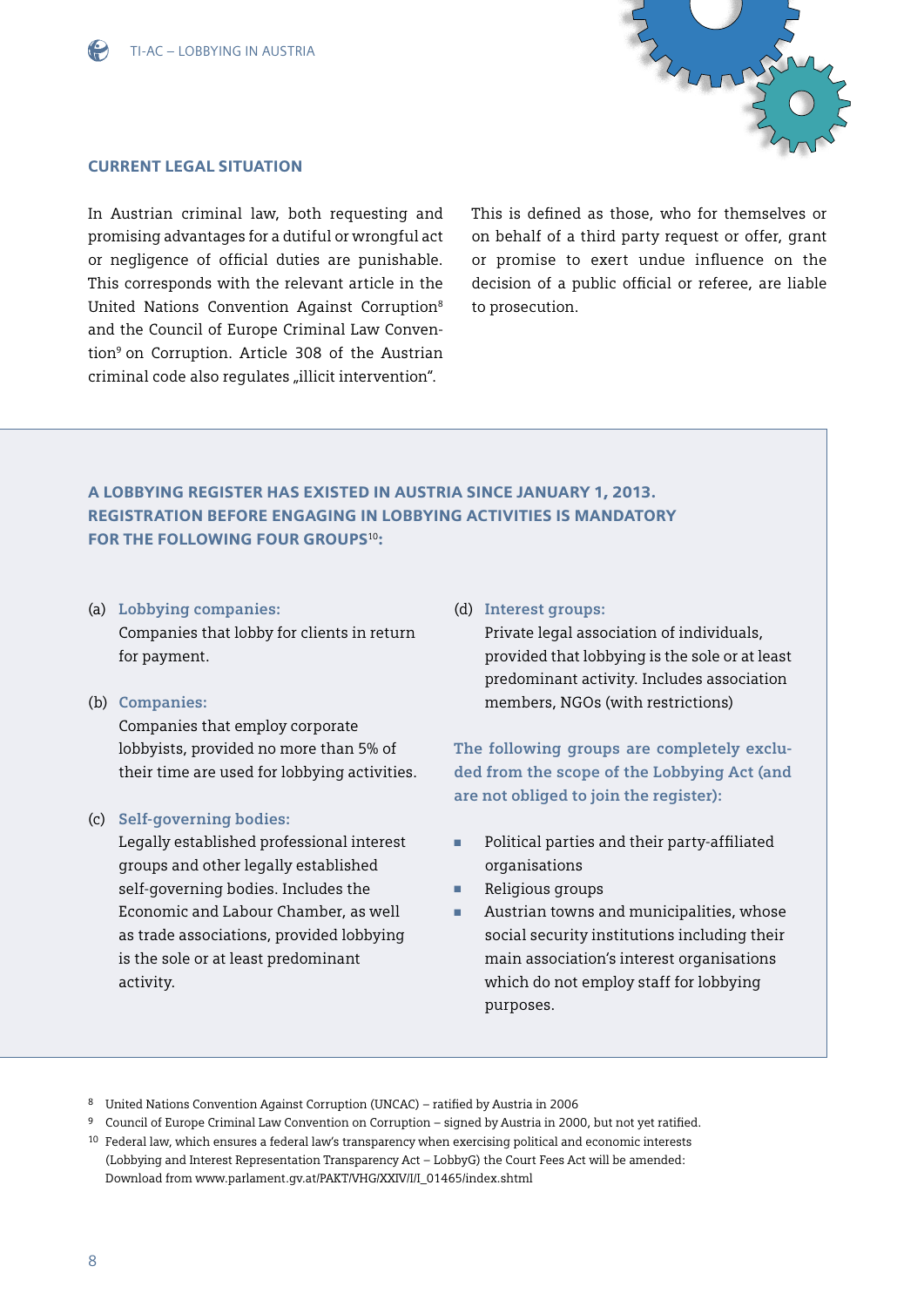#### **Moreover, the following activities are not explicitly stated in the lobbying act:**

- Activities of officials
- **n** Representation by lawyers, notaries, business trustees, trustees of clubs, patient advocates, debt counsellors
- Exercise of non-entrepreneurial self-interests
- Exercise/representation of the interests of a party in administrative or judicial proceedings
- Foreign policy interests
- Activities at the request of an official (e.g. attending an expert group by invitation)

**Those who do not belong to the excluded groups must include the following data in the register:**

- (a) **Lobbying companies:**  Basic data, code of conduct, names of lobbyists, orders, clients, areas of responsibility
- (b) **Corporate lobbyists:**

Basic data, code of conduct, names of lobbyists working in the company, information on whether the annual spending on lobbying exceeds €100,000

- (c) **Self-governing bodies:**  Basic data, number of stakeholders, estimated lobbying expenditure
- (d) **Stakeholders:** Basic data, number of involved

stakeholders, estimated expenditure

The freedom of information legislation in Austria includes the duty of disclosure law at federal level and the duty of disclosure in the basic law on provincial level. There is however no entitlement to access public records, as is the case in Germany. On the contrary, Austria is the only country in the EU, in which the "official secret" is in the Constitution. In recent years, several initiatives were formed, whose aim is to improve the freedom of information.11 In March 2014, a first draft of a new Freedom of Information Act was submitted for approval. Supporters and critics were dissatisfied.

For the authorities, the new draft went too far, and for the critics of the current situation it didn't go far enough.<sup>12</sup>

Austria is already several steps ahead with regards to the financing of political parties. Since July 1, 2012, political parties have been obliged to specify all of their donors whose total donations in a calendar year exceed €3,500. Donations greater than €50,000 must be reported to the Court of Auditors. There are also regulations which state from whom parties may not accept donations.

<sup>11</sup> e.g.: [www.transparenzgesetz.at, www.informationsfreiheit.at o](www.informationsfreiheit.at)r the task force freedom of information act of the Open Knowledge Foundation Austria [www.okfn.at/arbeitsgruppen/ifg](http://www.okfn.at/arbeitsgruppen/ifg)

<sup>12</sup> cf. <http://derstandard.at/1399507043139/Aemter-wollen-weiterhin-schweigen-duerfen>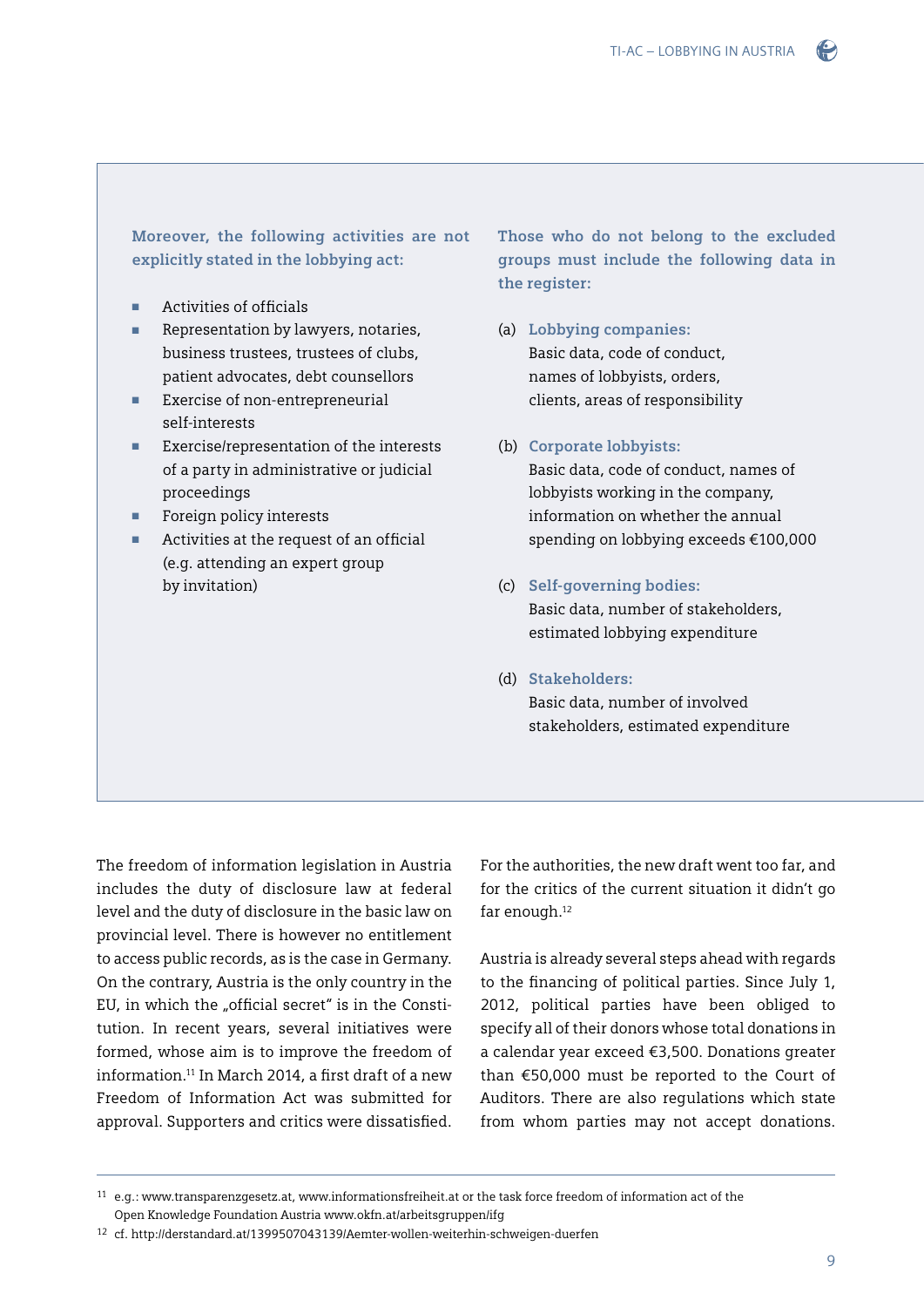These include parliamentary clubs, public bodies, and companies and organisations in which the state holds at least a 25 percent stake. Also prohibited are donations in exchange for certain benefits. The Code of Conduct of the Austrian Public Affairs Association (ÖPAV) states:

In pursuing their own interests, ÖPAV members will not exercise unfair, irrelevant, inappropriate or unlawful influence on ranking officials, especially not by direct or indirect financial or other material incentives. <sup>13</sup>



#### 3.b Intensity and extent of lobbying

On September 29, 2014, almost two years after its launch, the Austrian lobbying and interest representation register comprised 245 entries from companies, organisations and other stakeholders.14 However, the public only has access to the company name and the names of (in groups  $A -$ lobbying firms and  $B -$  companies) lobbyists registered for the respective company. In groups C (self-governing bodies) and D (interest groups) only the name of the registered institution is available.

It is assumed that in Austria around 3000 to 4000 people are professionally engaged in lobbying – 60% of them in the chambers. An estimated 15% work for, or in, companies and about 15% work for associations. The remaining five to 10% are self-employed "agency lobbyists".<sup>15</sup>

A 2014 survey of 357 members of the Economic Forum of Managers (WdF) showed that 62.2% of the Austrian companies surveyed practice lobbying. Companies either do this through their own employees, associations or by using external consulting firms.16 Apart from the lobbying register, which only makes publicly available a minimal amount of information, official figures do not exist.

Accordingly, there are no official figures on annual lobbying spending in Austria.

<sup>13</sup> [www.oepav.at/de/verhaltenskodex/](http://www.oepav.at/de/verhaltenskodex/)

<sup>14</sup> [www.lobbyreg.justiz.gv.at/](http://www.lobbyreg.justiz.gv.at/) 

<sup>15</sup> Schickinger, P 31

<sup>16</sup> cf. [https://www.wdf.at/content/site/home/blitzumfrage/f/](https://www.wdf.at/content/site/home/blitzumfrage/f/index.html bzw. www.publicaffairs.cc/lobbyingstudie-2014/) [index.html and/or www.publicaffairs.cc/lobbyingstudie-2014/](https://www.wdf.at/content/site/home/blitzumfrage/f/index.html bzw. www.publicaffairs.cc/lobbyingstudie-2014/)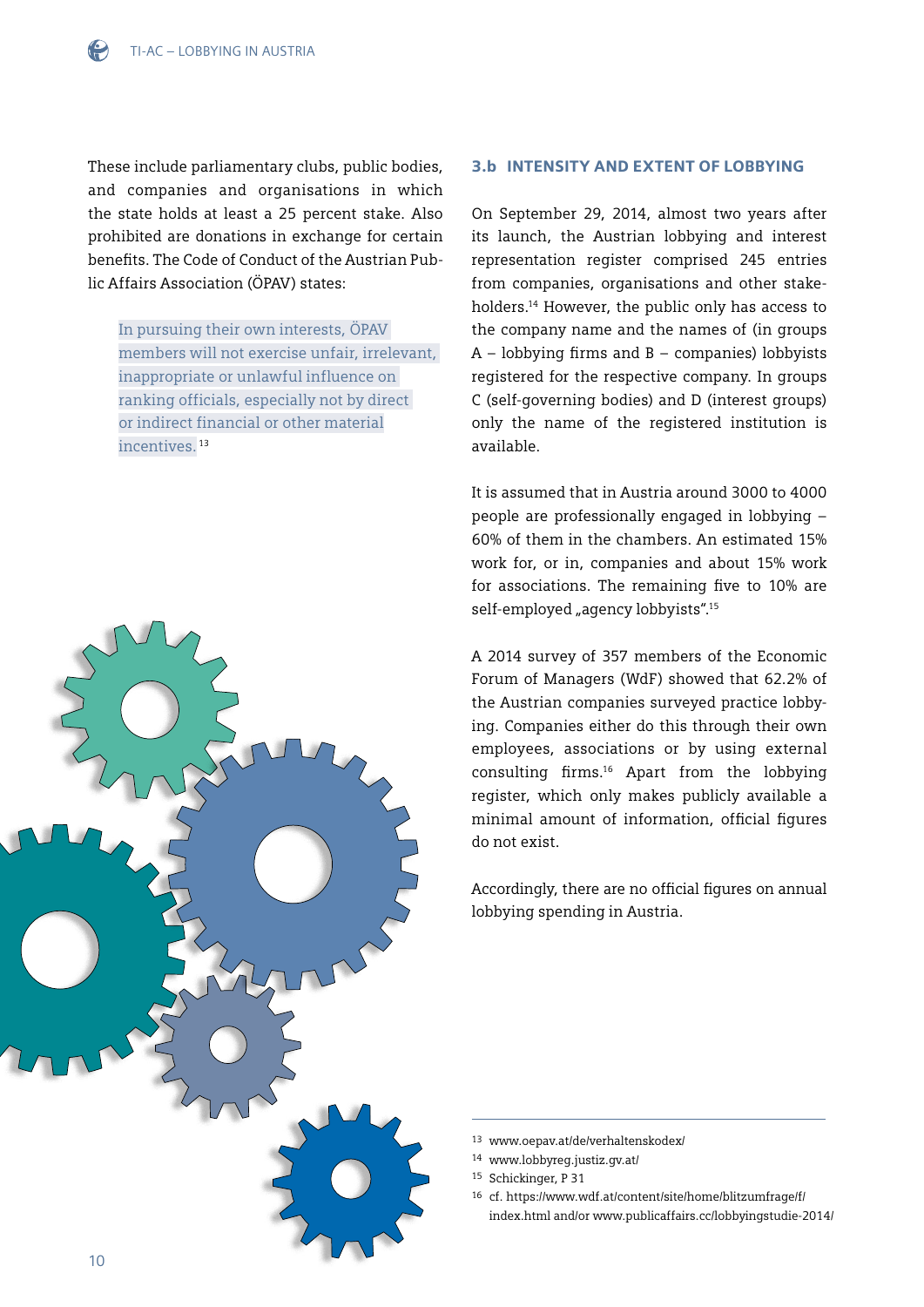$\left($ 

Although lobbying agencies with a greater annual expenditure in the previous year than €100,000 must report to the lobbying register, the information they submit remains inaccessible to the public. The most open of lobbying agencies are reluctant to name an average cost on the grounds that their clients' contracts differ too greatly. In an interview, an Austrian lobbyist named the sum of  $€60,000$  for a "standard project".

As for the different types of lobbying in Austria, the active lobbyists of the country are making efforts to ensure that "direct lobbying represents by far the most important form of lobbying".19 Occasionally, if appropriate, lobbyists also work to ensure that successful "grassroots lobbying" is used. Grassroots lobbying may particularly be used on issues of public interest, such as interests being represented by NGOs. When talking about informal lobbying, the question arises as to whether those lobbying activities not covered by the lobbying register, automatically lie within the scope of informal lobbying, or whether such lobbying activities are not recognised by the state. Activities outside of the register include lobbying through religious groups, social security institutions or NGOs and interest groups without specialised, competent staff. Yet the following also applies for companies listed in the register: the public is not able to access information on who actually has contact to officials and what the objectives of these relationships are.

Accordingly, the opinion of representatives of the industry regarding the lobbying act is not encouraging: "So far, the experience with the lobbying act is rather sobering. Though some companies have entered into the register, it has not led to greater transparency, nor to a greater understanding of lobbyists' activities.

The cause for this probably lies in the fact that this law was created on the back of a negative event. It was not created to define the rights and obligations of a profession in the context of such a register for positive motivations".17

In the Austrian lobbying register, companies in the following sectors are currently represented: energy (31); finance (19); pharmaceutical industry (15); IT/telecommunications (13); infrastructure/ transport (8); tobacco (5); and three respectively from the gambling, construction and chemical industries; as well as six that fall under the category "other" and could not be clearly allocated to a sector (e.g. Siemens). Furthermore, 64 lobbying/ public affairs/consulting agencies are registered, and while they must list their clients when joining the register, this list is not accessible to the public. This is an obvious problem of the register. If, for example, a fourth, well-known gambling company were not to appear in the lobbying register, it could either mean that the company does not engage in lobbying, that it lobbies exclusively through agencies, or that it merely engages in hidden or informal lobbying. In any case, a company of this kind would have, consciously or not, decided against public, transparent lobbying.

In addition, the lobbying register currently comprises 18 self-governing bodies and 53 interest groups (exact definition see page 11). These latter groups have been conferred a special status as they are eligible for greatly reduced disclosure requirements and they are also exempt from the penalties for non-compliance.

<sup>17</sup> Dr Alfred Autischer, Gaisberg Consulting ([www.gaisberg.eu](http://www.gaisberg.eu))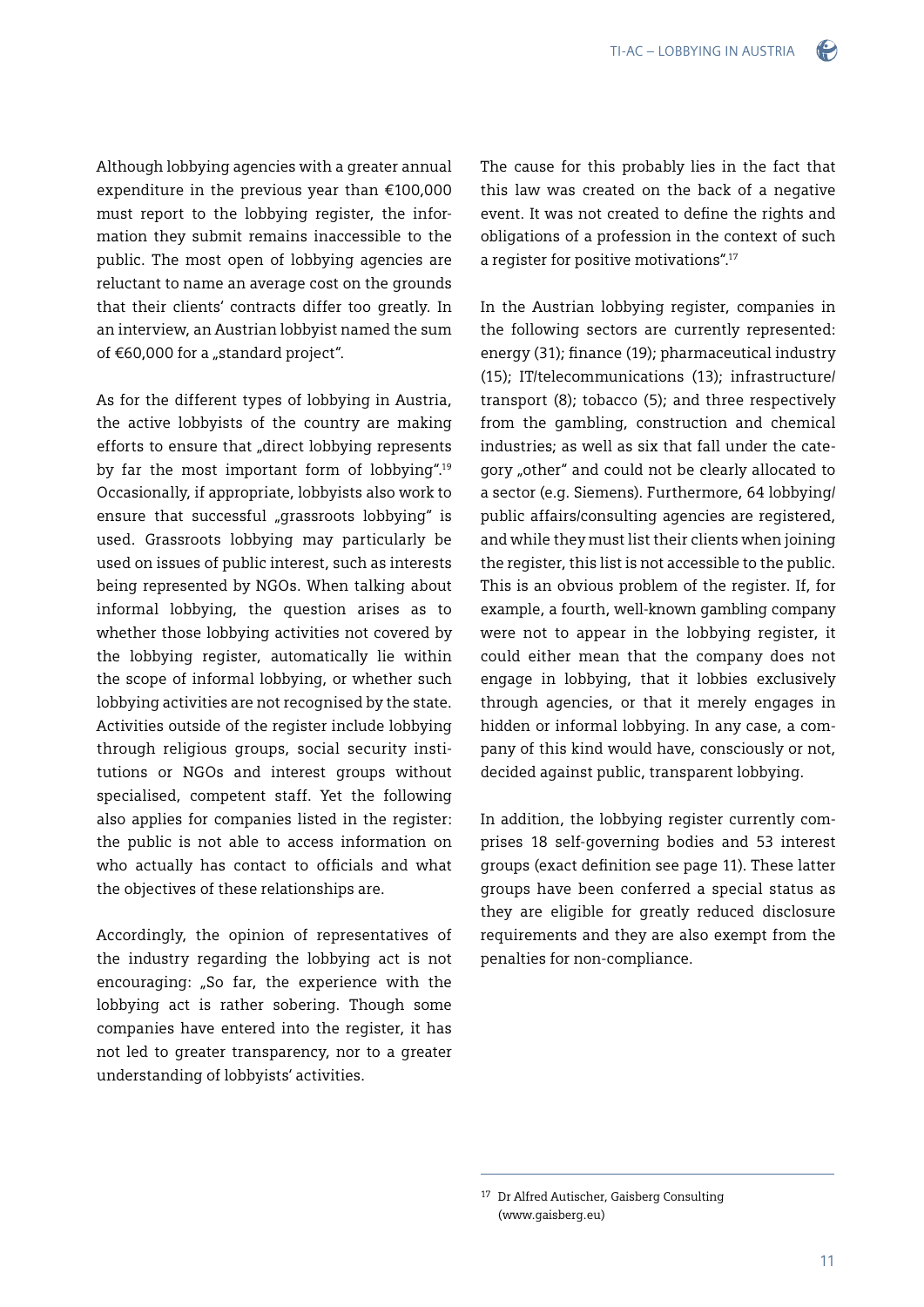Most lobbying activity takes place in Vienna (the majority of lobbying companies are also located here). Due to the federal structure of Austria, the number of contacts at state and local level involved in direct corporate lobbying is particularly high. Mostly, these have been in existence for years and were created independently of specific contracts. The potential risks borne of these longterm close relationships are not explicitly covered by the lobbying act. In anti-corruption law, however, there is the punishable offense of "bribery". Bribery is defined in the law as granting benefits to a public officials solely to gain their favour (without requiring a specific service in return).

#### 3.c Cultural understandings **OF LOBBYING**

The term "lobbyist" has a rather negative image among the Austrian population. This is well known by those active in the industry. Austrian actors are trying to rebrand the term lobbying. This contrasts to Germany, where lobbyists are attempting to establish "advocacy" as the positive counterpart to the negatively regarded "lobbying". To rehabilitate their profession, lobbyists are to some extent, lobbying for lobbying. To improve the image of lobbying is one of the goals stated by the Austrian Public Affairs Association.18 Its President Dr Peter Köppl said in an interview: "In every industry there are certain individuals who fail to keep to laws or codes, then their exploits are colloquially dubbed "lobbying".

It should be in everyone's interests – including politics, media and NGOs – to be objective and serious when dealing with the conceptual distinction between lobbying as a democratically legitimate and legal instrument of advocacy, and corruption as clearly defined in criminal law".

The fact that lobbying has become a hot topic in Austrian society in recent years is illustrated by the following example: when the draft of the Lobbying Act stood for review, an unusually high number of comments – considerably more than 100 – were submitted. This also led to numerous adaptations of the original legal text.<sup>19</sup>

Lobbyists themselves complain that the concept of lobbying is often equated with corruption due to scandals in recent years in which those accused of corruption referred to themselves as lobbyists.20

The Austrian perception of lobbyists is correspondingly poor. A survey conducted by the PRVA in 2010 showed that 65.4% thought that lobbying doesn't have a good image in Austria. Meanwhile, 54.2% of those questioned considered lobbying to be part of PR. For 43.9%, however, the area is its own discipline within communication.21

#### 3.d Self-regulation of the industry

In Austria, there are two organisations that represent the interests of lobbyists: the Austrian Public Affairs Association (ÖPAV) and the Austrian Lobbying and Public Affairs Council (ALPAC). ÖPAV and ALPAC each have a code of conduct for their members, which can be found on their respective websites.22

<sup>18</sup> [www.oepav.at/de/](http://www.oepav.at/de/)

<sup>19</sup> cf Building Trust through fairer decision making: in-depth report on progress made in implementing the OECD recommendation on principles for transparency and integrity in lobbying, P 81

<sup>20</sup> cf e.g. [http://derstandard.at/1297820910907/](http://derstandard.at/1297820910907/	Lobbying-Affaere-Ernst-Strasser-tritt-zurueck) [Lobbying-Affaere-Ernst-Strasser-tritt-zurueck](http://derstandard.at/1297820910907/	Lobbying-Affaere-Ernst-Strasser-tritt-zurueck) (Strasser case) and <http://derstandard.at/1353207287154/> Mensdorff-Pouilly-Netzwerk

<sup>21</sup> [www.ots.at/presseaussendung/OTS\\_20101124\\_](http://www.ots.at/presseaussendung/OTS_20101124_OTS0230/aktuelle-prva-umfrage-image-von-pr-in-oesterreich) [OTS0230/aktuelle-prva-umfrage-image-von-pr-in-oesterreich](http://www.ots.at/presseaussendung/OTS_20101124_OTS0230/aktuelle-prva-umfrage-image-von-pr-in-oesterreich)

<sup>22</sup> [www.oepav.at/de/verhaltenskodex/](http://www.oepav.at/de/verhaltenskodex/) and [www.alpac.at/kodex/](http://www.alpac.at/kodex/)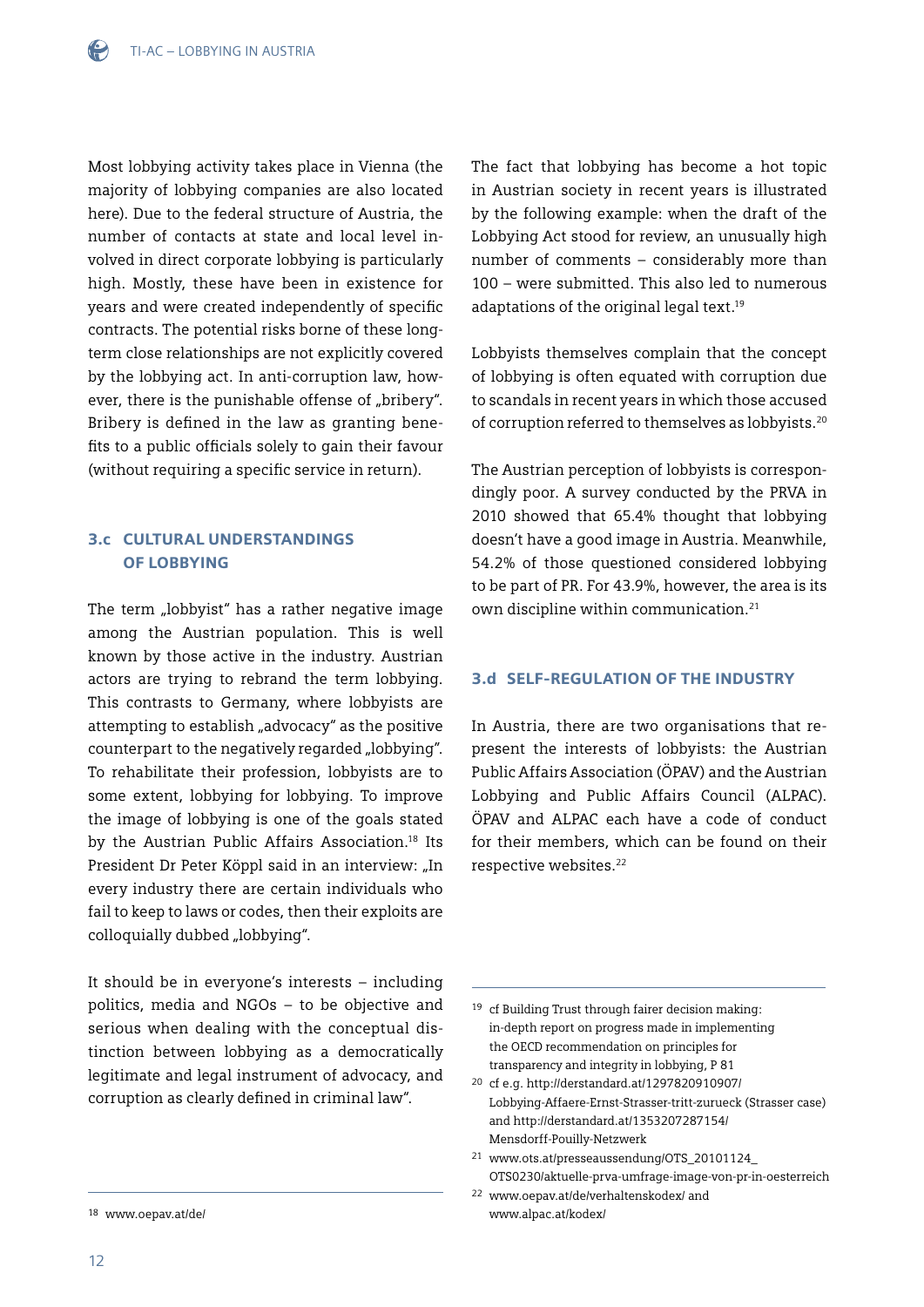Furthermore, the Austrian Public Relations Association (PRVA) published a lobbying manual in 2012, which contains a summary of quality standards and a code of conduct  $23$ 

Both the ÖPAV and the ALPAC require their members to comply with their code of conduct. The ÖPAV counts both individuals and companies among its members.

Currently, it has nine institutional members and 108 individual members, who are listed on the website.<sup>24</sup> The ALPAC membership  $\mu$  is basically open to all independent advisors and partners of consulting companies who are full-time employees in lobbying and public affairs and other forms of policy advice".25

In addition to the code of conduct, the implementation of the ALPAC compliance directive is mandatory for all members. ALPAC publishes no names or numbers of its members on its website.

In Austria there is no voluntary association list as in Germany. Both the ALPAC and the ÖPAV stress however, that they were actively involved in the establishment of a national lobbying register to improve transparency in the industry.<sup>26</sup>

#### CASE STUDY: Transparent lobbying against hard drive tax

Since 2010, a standard "hard drive levy" has been demanded by collecting societies in Austria. These societies reimburse rights holders for private copies of their works based on the copyright tax or blank tape levy in existence since 1980. With this "hard drive levy", the existing blank tape levy should be extended to all devices that have a digital memory.

26 production and sales companies joined to form a "platform for a modern copyright law".<sup>27</sup> The aim of this was to lobby against the in their opinion problematic hard drive levy and to identify alternatives.

Efforts were made to remain transparent, as far as is possible in the Austrian legal system. To this end, the platform's website made it clear who was responsible for it and what its objectives were. The platform used the services of a lobbying and public relations agency and was listed on their website as a customer.<sup>28</sup> The agency, in turn, was entered in the lobbying register. The platform not only works through personal discussion with decision makers, but makes it a point to share content and viewpoints through the media.29

- 27 [www.modernes-urheberrecht.at/](http://www.modernes-urheberrecht.at/)
- 28 [www.communicationmatters.at/kunden/](http://www.communicationmatters.at/kunden/)
- 29 cf. e.g.<http://futurezone.at/netzpolitik/festplattenabgabe-total-daneben/24.588.373>,

<http://diepresse.com/home/wirtschaft/recht/3816974/Verfassungsdienst-hat-falsche-Modelle-gepruft->

<sup>23</sup> Available for download from [http://prva.at/wissen/arbeitskreise/abgeschlossene-arbeitskreise/62-wissen/arbeitskreise/](http://prva.at/wissen/arbeitskreise/abgeschlossene-arbeitskreise/62-wissen/arbeitskreise/abgeschlossene-arbeitskreise/102-lobbying) [abgeschlossene-arbeitskreise/102-lobbying](http://prva.at/wissen/arbeitskreise/abgeschlossene-arbeitskreise/62-wissen/arbeitskreise/abgeschlossene-arbeitskreise/102-lobbying)

<sup>24</sup> [www.oepav.at/de/mitglieder/](http://www.oepav.at/de/mitglieder/)

<sup>25</sup> [www.alpac.at/mitglieder/](http://www.alpac.at/mitglieder/) 

<sup>26</sup> cf. [www.alpac.at/bloggt/Lists/Beitraege/Post.aspx?ID=2](http://www.alpac.at/bloggt/Lists/Beitraege/Post.aspx?ID=2) and [www.oepav.at/de/news/20/positionspapier-des-oepav-zum-lobbyg](http://www.oepav.at/de/news/20/positionspapier-des-oepav-zum-lobbyg)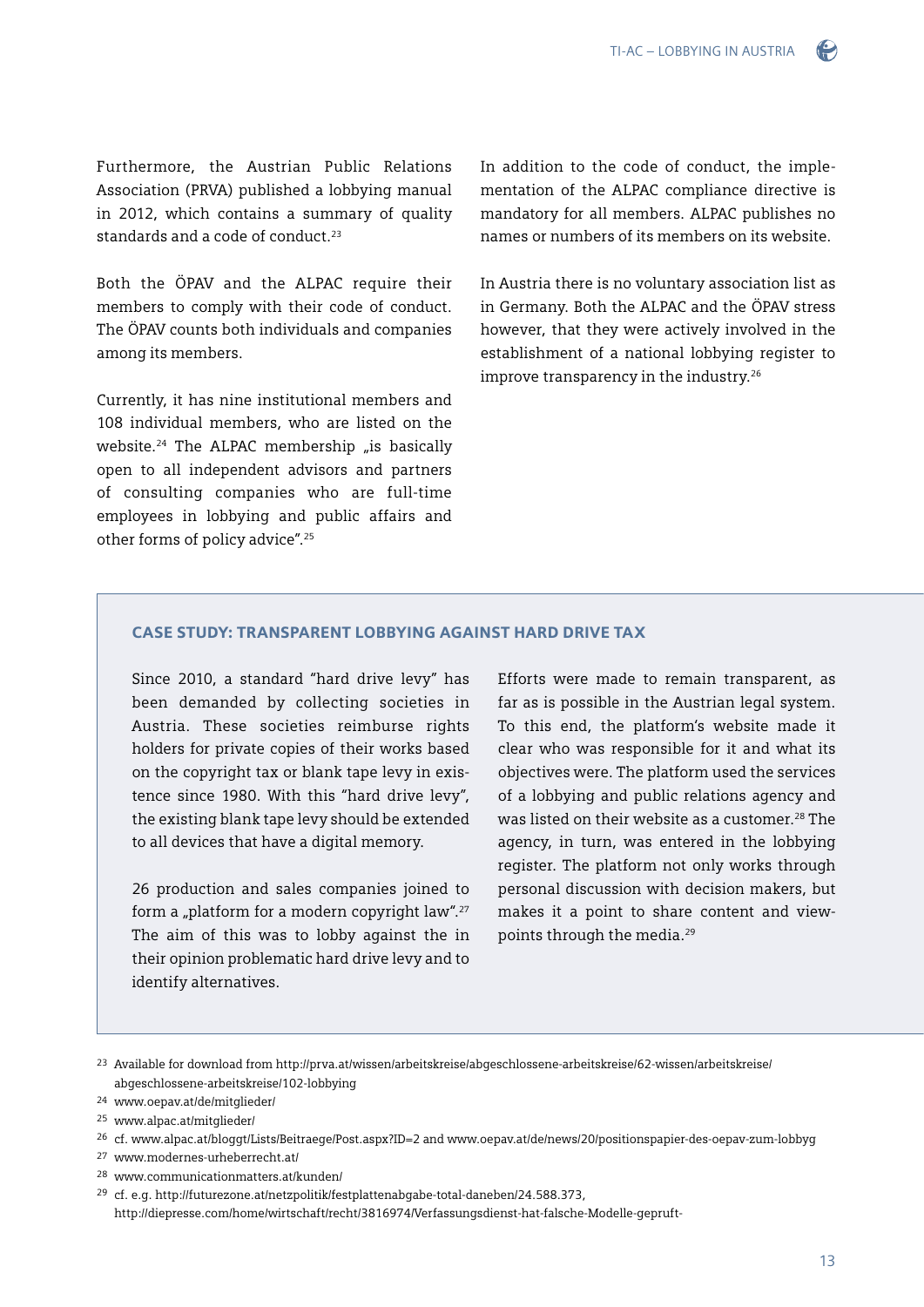### 3.e Watchdog or dogsbody? – The role of the media AND civil society

On a global scale, Austria has a relatively free press: in the World Press Freedom Index compiled by Reporters without Borders, Austria came in at number 12 of 180.30 Moreover, in the Freedom of the Press 2014 report compiled by Freedom House, it came in at position 30 of 197.<sup>31</sup>

There is a culture of investigative journalism. Numerous corruption scandals in recent years would not have come to light without investigative journalists.

Lobbying is usually the subject of negative headlines – be it people who describe themselves as lobbyists being suspected of corruption or lack of transparency surrounding political decisions. The system of social partnership is rarely associated with lobbying.

Austria's civil society has become increasingly active in recent years. The sheer number of organisations has risen sharply in recent years.<sup>32</sup> There is no data on the status of the country's civil society in the Civicus Civil Society Index. Nor has Austria ever appeared in the Global Integrity Report to date.

In the report Zivilgesellschaft bewegt (civil society moves), presented by the NPO-Competence Center of Vienna University of Economics and Business, a "precarious institutionalization" of civil society has been brought into question. This is because civil society is barely involved in political decision-making processes at the current time. Nevertheless, it is clear that civil society organisations with alliances within the public sector or cooperation with businesses or media, have achieved a lot in recent years. This has occurred often despite initial political opposition.<sup>33</sup> Seen in this light, representatives of civil society are successfully lobbying. However, they are excluded from a substantial part of the requirements of the Lobbying Act.

The number of organisations that deal specifically with lobbying transparency, anti-corruption and open government is reasonable. Yet most are very active in their respective sub-area. Hence, for example, initiatives such as the Freedom of Information forum34 are striving towards a Freedom of Information Act, as exists in other countries.

30 <http://rsf.org/index2014/en-index2014.php>

- 31 [www.freedomhouse.org/report/freedom-press/freedom-press-2014#.U3ItvZ6Z2Q8](http://www.freedomhouse.org/report/freedom-press/freedom-press-2014#.U3ItvZ6Z2Q8)
- 32 [www.gemeinnuetzig.at/zivilgesellschaft\\_bewegt](http://www.gemeinnuetzig.at/zivilgesellschaft_bewegt)
- 33 Download from: [www.gemeinnuetzig.at/zivilgesellschaft\\_bewegt](http://www.gemeinnuetzig.at/zivilgesellschaft_bewegt)
- 34 [www.](http://www.informationsfreiheit.at)informationsfreiheit.at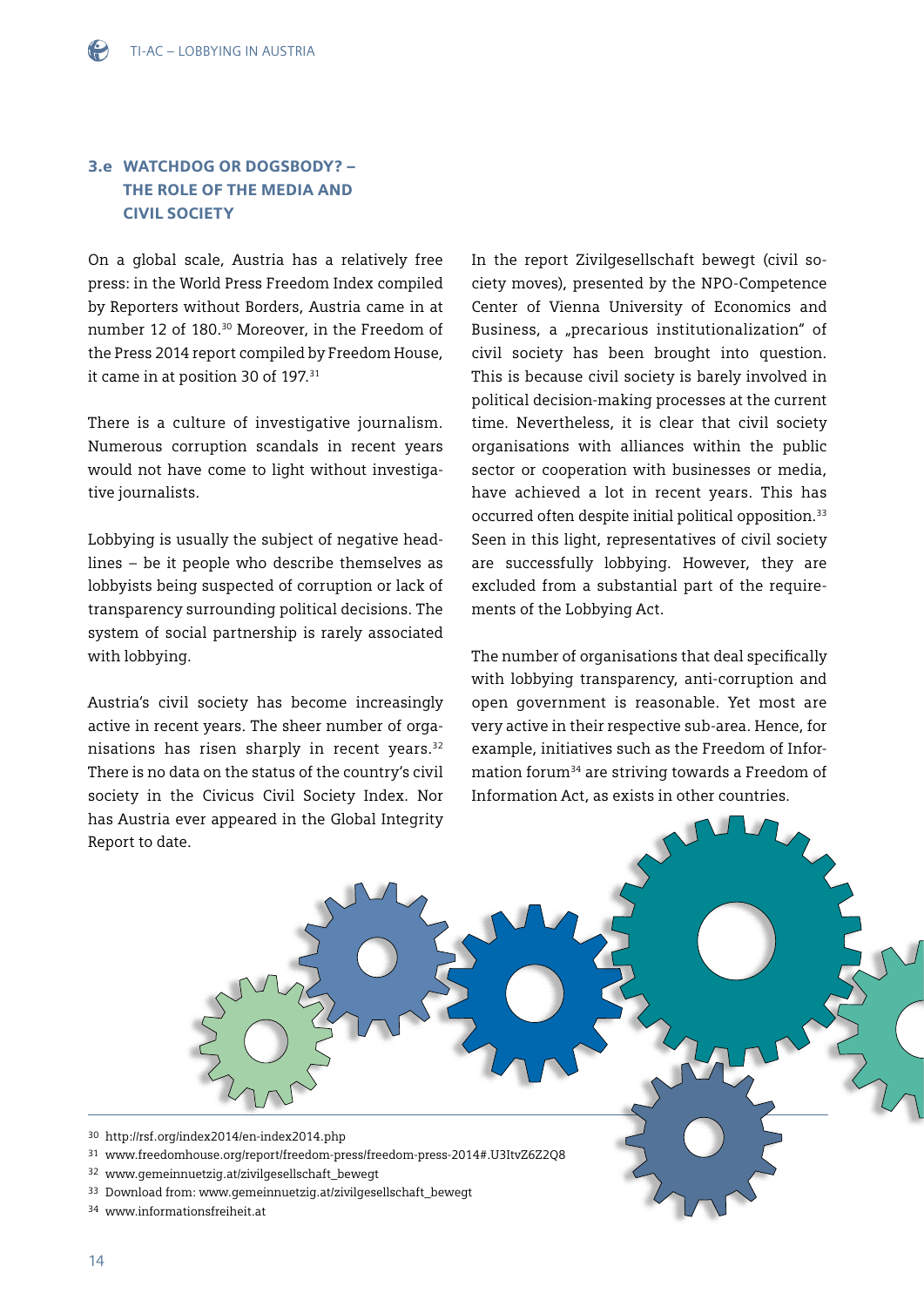## 4. Regulating lobbying: Transparency, integrity and equality of access

Transparency International has developed a standard questionnaire for the 18 countries involved in the "Lifting the Lid on Lobbying" study in order to evaluate the context in which each country conducts lobbying. The following sub-sections are based on the results of the evaluation of this questionnaire. The percentage figures indicate how far Austria is on the way to transparency, integrity and equality of access to lobbying. A score of 100% would be a perfect result. The further the actual score deviates from this, the longer is the road that lies ahead of Austria.

The complete questionnaire is available for download from **[www.ti-austria.at](http://www.ti-austria.at)** 

#### 4.a For more transparency

Since the introduction of the lobbying law and lobbying register, Transparency International – Austrian Chapter has criticised the current regime for not creating more transparency. The results of this TI study clearly show this. Austria performs worst in the following areas: "Register monitoring and sanctions" (19%) and" Pro-active disclosure – legislative footprint" (13%). Hence, there is an acute need for action on these fronts.

The only information in the register which is accessible to the public is the name, register number, registration department (which of the four groups) and "details" (contact details, as well as names of lobbyists in groups A and B). All other information is exclusively available to authorised people (clients, contractors, officials). So, interested members of the public cannot find out who lobbied what, for whom and when. They can only look up who entered the register with the intention of lobbying. When categories C and D enter the register they are not obliged to specify a majority of their details. These two groups are also exempt from punishment for failing to enter the register, while for groups A and B there are severe penalties (an administrative fine of up to €60,000 and removal from the lobbying register).

Standardisation is urgently necessary. The industry complains that "there is a need for change on many points in order to improve the law and register, and equal treatment and legal certainty for all stakeholders ...: Clear formulations and equal treatment of all professions ... closing of loopholes and workarounds ... as well as the abolition of the distinction between lobbying and advocacy – this is not comprehensible and leads to a lack of transparency".<sup>35</sup>

<sup>35</sup> Interview with Dr Peter Köppl, President of the ÖPAV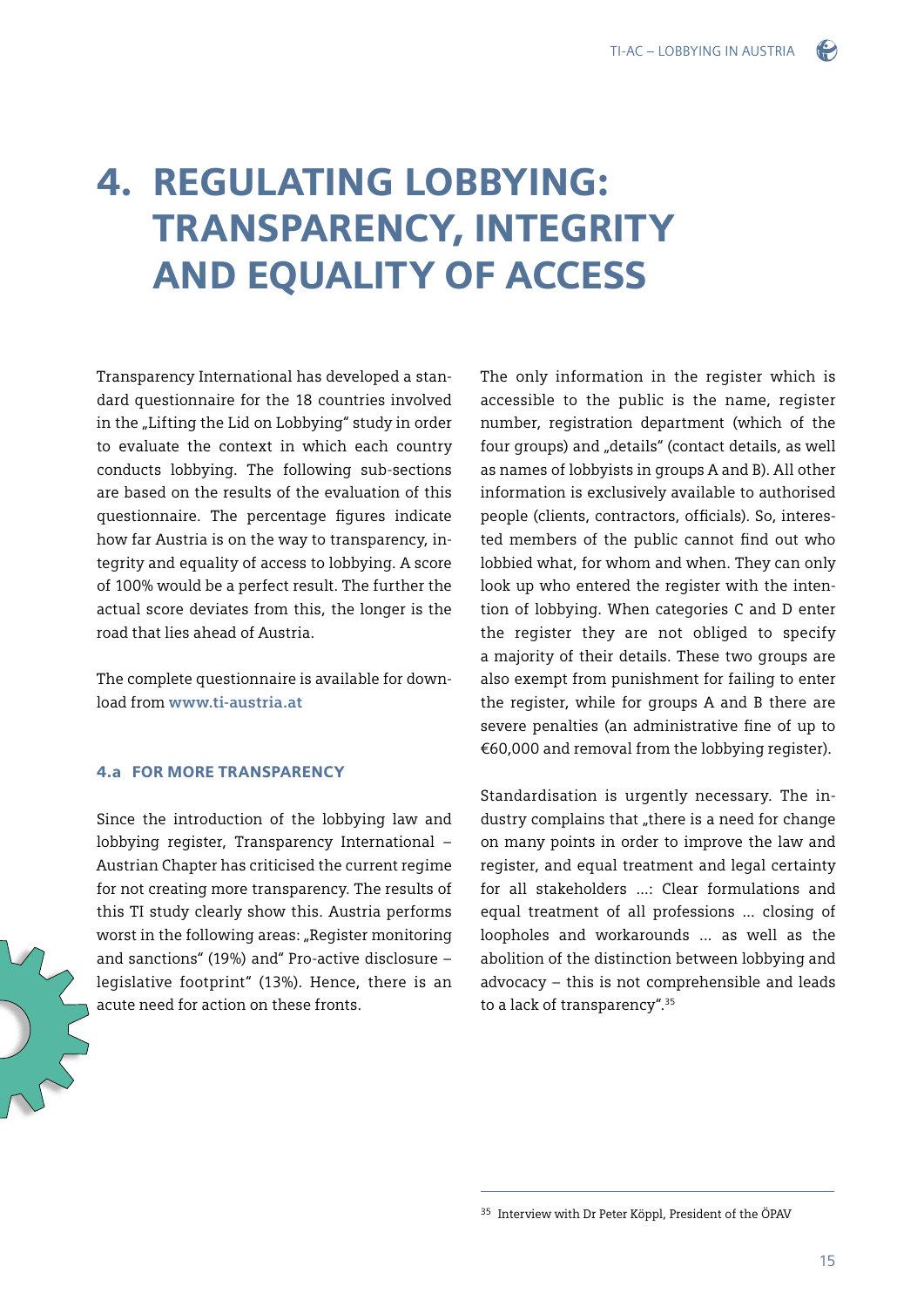

Transparency looks even bleaker on the other side of the lobbying debate. Officials are not obliged to report which lobbyists they consulted, or the topic of their discussions. In addition, regarding the legislative footprint, the transparency of the formulation of a law is not very clear. On the parliament website, there are bills and comments submitted in writing to the parliament during the

review period as well as the final legal text. However, if an individual was involved in the original draft or provided input during a personal discussion, there is absolutely no detailed documentation available, unless voluntarily provided by the respective officials.

#### CASE STUDY: Bank tax

In an intergovernmental agreement at the end of 2013 (following the national general elections in December 2013), it was decided that bank tax assessment should change. Soon thereafter the first plans for change, which incidentally were highly beneficial for a few large Austrian banks, were made public. As a result of a change in bank tax assessment, one bank would pay considerably less on their total assets, than they had on their total derivatives, as was the case until now. Meanwhile, another bank would gain advantage due to their structure, on account of the exception of all institutions that generate total assets of less than one billion Euros.<sup>36</sup> Reports of these kinds of changes always come with complaints: the bankers took advantage of their good personal contacts with Austrian politicians to gain advantages.

The current lobbying register brings no greater transparency in this regard. Even if the respective institutes are registered, their lobbying activities, who they meet, or even the topics they lobby, are not accessible.

There is also no duty for policy makers to disclose whom they met or spoke to, or the subjects they discussed. This also makes it difficult for those who are not guilty to make allegations using clear and unambiguous documentation showing that there were no unfair activities. Conversely, those who use their entrusted power for their own benefit ultimately profit from the current lack of transparency.

The responsibility of monitoring the lobbying register falls with the respective district administrative authority.

The authority is also required to impose administrative sanctions. Yet no indication could be found that a sentence of this kind has already been imposed in the first year and a half since the register was created.

<sup>36</sup> cf e.g.<http://diepresse.com/home/wirtschaft/economist/1509793/Regierung-hilft-der-Erste-Bank?from=suche.intern.portal>, [http://diepresse.com/home/wirtschaft/economist/1593582/Lobbying\\_Alle-gegen-Raiffeisen-?from=suche.intern.portal,](http://diepresse.com/home/wirtschaft/economist/1593582/Lobbying_Alle-gegen-Raiffeisen-?from=suche.intern.portal) [http://wirtschaftsblatt.at/archiv/printimport/1549954/Tirols-Banken-mussen-kunftig-fast-die-doppelte-Steuer-zahlen?](http://wirtschaftsblatt.at/archiv/printimport/1549954/Tirols-Banken-mussen-kunftig-fast-die-doppelte-Steuer-zahlen?from=suche.intern.portal) [from=suche.intern.portal](http://wirtschaftsblatt.at/archiv/printimport/1549954/Tirols-Banken-mussen-kunftig-fast-die-doppelte-Steuer-zahlen?from=suche.intern.portal)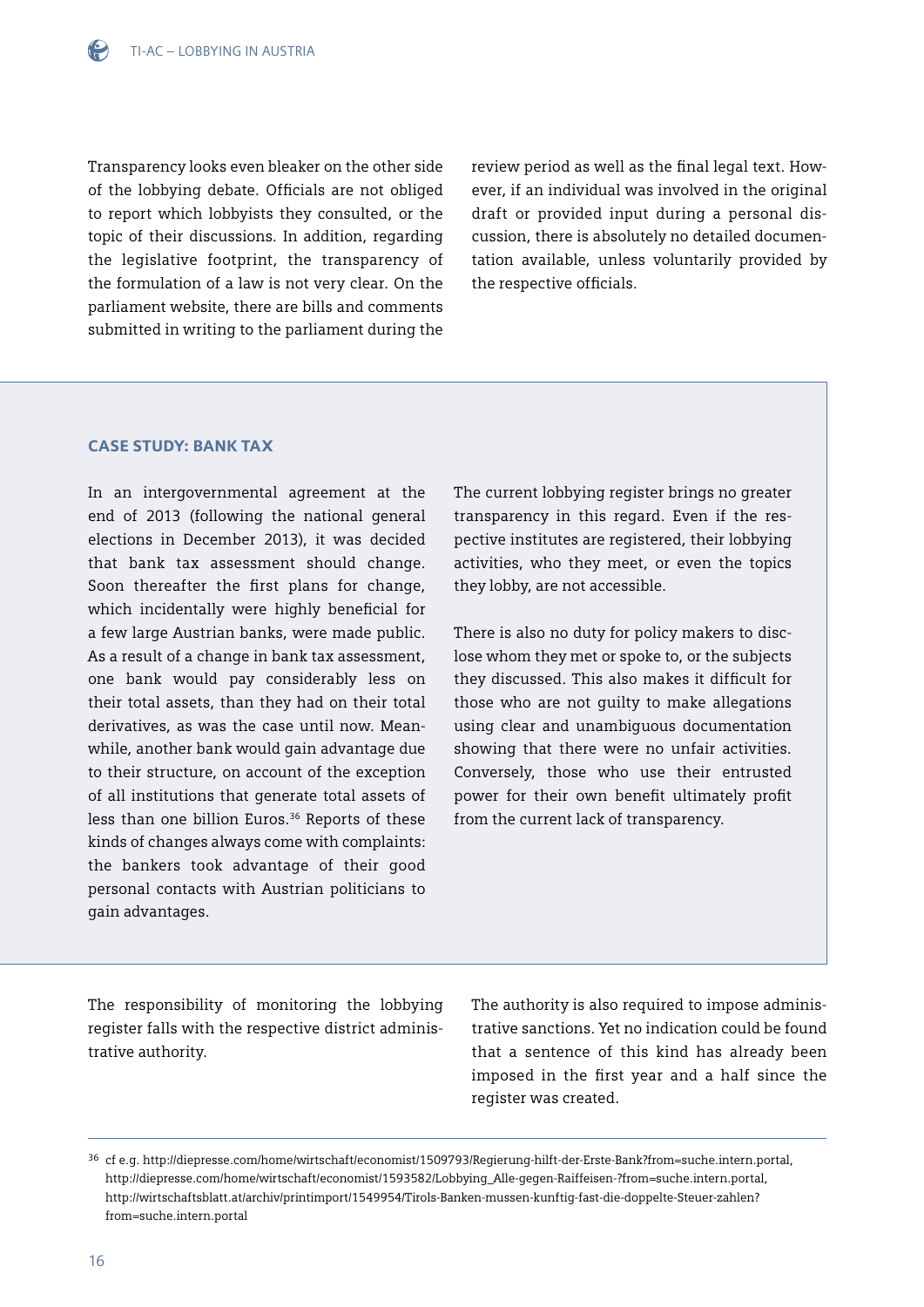TI-AC – Lobbying in Austria

In addition, groups C and D are exempt from punishment in every case. In 2013, in a first inquiry regarding the non-registration of interest groups that engage in lobbying the then Minister of Justice said:

... the Federal Ministry of Justice advises that no legal basis can be assigned to the Lobbying and Interest Representation Transparency Act (LobbyG) to become officially engaged and to check whether all potential interest groups liable to register are in compliance with the registration requirements of LobbyG. Even if an interest group liable to registration does not enter the lobbying and interest representation register (LIVR), the administrative offenses in accordance with § 13 LobbyG are not applicable. In this case Federal Ministry of Justice has as little authority to impose penalties as the administrative authorities who are actually responsible for prosecuting offenders for not complying with registration requirements.<sup>37</sup>

This statement from the justice minister points out that for a considerable number of those liable to register, contravening the lobbying law will remain unsanctioned. This makes registration for these groups a cursory task instead of an actual obligation.

#### 4.b Promoting integrity

The biggest concern on the subject of integrity is the lack of regulations in Austria for cooling-off periods for politicians and civil servants before and after their political activities. On this topic, Austria is at a meagre 8%:

The Lobbying Act states that politicians are not allowed to be politicians and lobbyists at the same time. Nor may State employees work part-time for lobbying companies. However, they can work in other private companies, even if the position is in their lobbying department. Both groups must report additional incomes.

In Austria there is no regulation regarding a revolving door. This would determine the period of time before a politician is permitted to be active in certain potentially problematic sectors after ceasing their political activities. Theoretically, they can take any position on the day after the end of political employment, even as a lobbyist. There are a few cases of ex-politicians joining lobbying agencies, or even establishing them. Conversely, there are also politicians who have switched from lobbying to politics. The subject has been resumed, and a draft bill should be submitted by the end of 2014.<sup>38</sup>

In addition to the rather poor legislation, there are numerous codes of conduct for the civil service. One key scheme published by the Federal Chancellery was "The responsibility lies with me  $-$ Code of Conduct for Prevention of Corruption" (Die VerANTWORTung liegt bei mir). This first appeared in 2007 and was subsequently revised in 2012.<sup>39</sup> As the name suggests, the focus of the code is anti-corruption measures, it deals extensively with issues such as acceptance of gifts and sponsorship. However, some portions of the code are relevant for dealing with lobbyists. This includes conflicts of interest (e.g. from secondary employment that is not liable to be registered). acceptance of gifts and dissemination of information. Yet, lobbying and/or dealing with lobbyists

<sup>37</sup> [www.meinparlament.at/show\\_ticket\\_list.php?tag=](http://www.meinparlament.at/show_ticket_list.php?tag=Lobbying-Register) [Lobbying-Register](http://www.meinparlament.at/show_ticket_list.php?tag=Lobbying-Register)

<sup>38</sup> As of November 2014, cf. [http://diepresse.com/home/](http://diepresse.com/home/politik/innenpolitik/3884024/CoolingoffPhase-fur-ExMinister?,) [politik/innenpolitik/3884024/CoolingoffPhase-fur-](http://diepresse.com/home/politik/innenpolitik/3884024/CoolingoffPhase-fur-ExMinister?,)[ExMinister?,](http://diepresse.com/home/politik/innenpolitik/3884024/CoolingoffPhase-fur-ExMinister?,)

<sup>39</sup> Download from: [https://www.oeffentlicherdienst.gv.at/](https://www.oeffentlicherdienst.gv.at/publikationen.htm) [publikationen.html](https://www.oeffentlicherdienst.gv.at/publikationen.htm)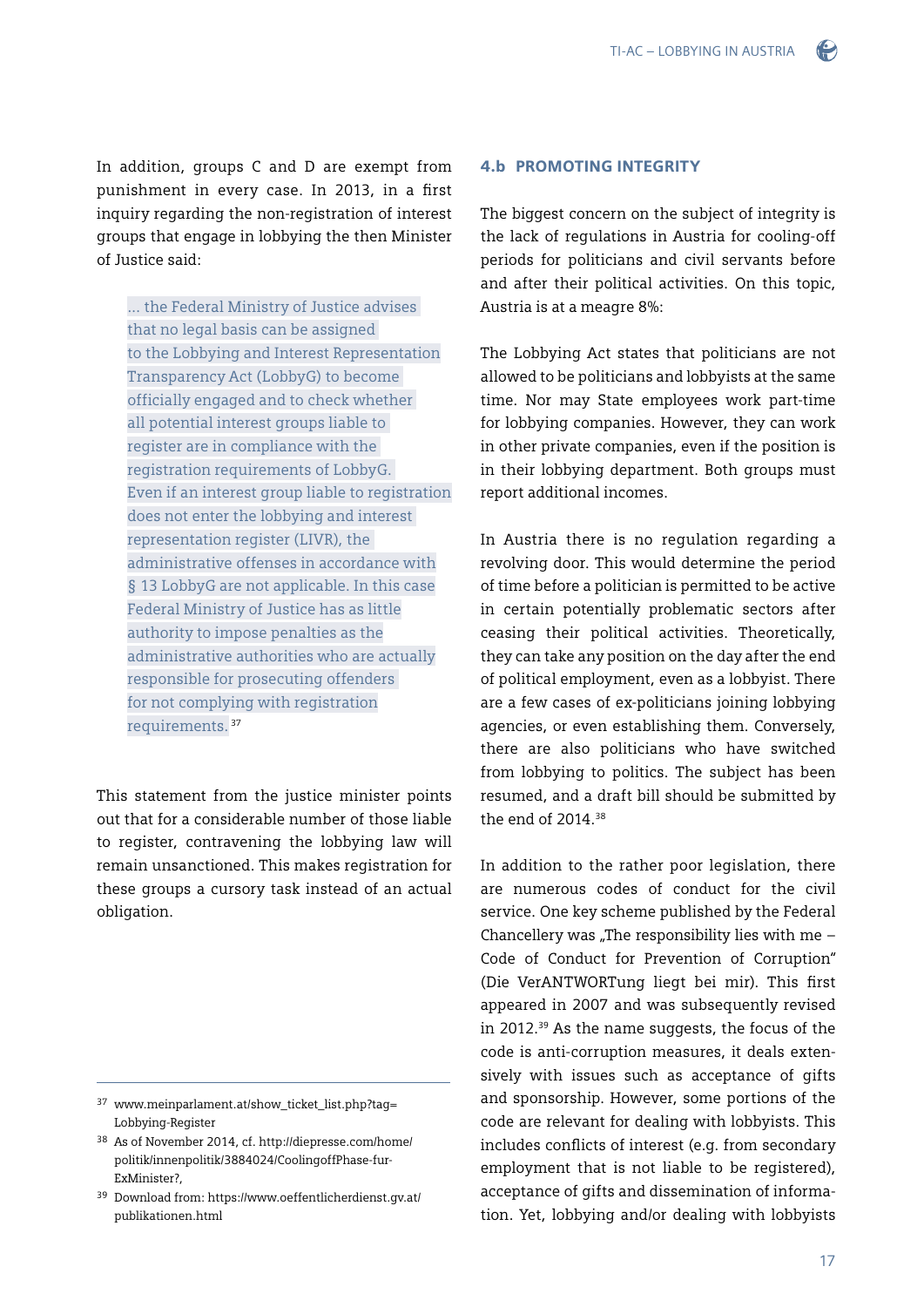does not get its own specific mention. In addition, there are other codes of conduct by individual ministries or administrative bodies. Such examples include the Code of Conduct of the Federal Ministry of the Interior,<sup>40</sup> or the quidebook "A Question of Ethics" issued by the city of Vienna.41 As for anti-corruption, these codes also fail to address the issue of transparency when dealing with lobbyists in the same way that the Code of Conduct for Public Service of the Federal Chancellery does. A particularly interested employee could, however, find recommendations from the guidelines on conflicts of interest, bias and secondary employment.

In recent years, the city of Vienna has developed an online anti-corruption training course for its workers. This is available to all civil servants at city and provincial level from the Association of Austrian Cities and Towns website.42

As to the other side of the lobbying process – the lobbyists themselves – the Lobbying Act decrees certain rules of conduct (which are covered in two of the four specified by law categories of lobbyists with sanctions for non-compliance). So far, however, lobbyists have not been prosecuted. This raises the question of what is needed to prosecute. After all, if the authorities do not actively monitor compliance, the lobbyists themselves would have to report competitors or functionaries to the police.

The law requires a code of conduct from lobbyists; the conditions developed by the ÖPAV and the ALPAC were positively received by the industry.

It was also emphasised in the interview that "naturally the lobby industry and public affairs specialists have an interest in the profession being perceived as a serious business and not being singled out and cast in a bad light".43

Neither of the codes of conduct require their signatories to make public their clients. However, they have to disclose with whom they lobby, when they first contact decision makers. In interviews, most industry representatives say they do not publish their customers' details, as this is not ordinary nor in the interest of the customer.<sup>44</sup> Often there are also contractual confidentiality obligations in the way that a legal requirement to disclose information would facilitate a transparent process. To mention a positive exception in Austria, Communication Matters<sup>45</sup> and mastermind Public Affairs Consulting,46 publish their customers on their website.

For secondary employment in lobbying, the codes of conduct of the industry are stricter than the law. However, there is no supervisory body that can verify this. The codes are purely optional.

<sup>40</sup> Download from: [www.bak.gv.at/cms/BAK\\_dt/service/](http://www.bak.gv.at/cms/BAK_dt/service/downloads/start.aspx) [downloads/start.aspx](http://www.bak.gv.at/cms/BAK_dt/service/downloads/start.aspx)

<sup>41</sup> <https://www.wien.gv.at/verwaltung/internerevision/ethik.html>

<sup>42</sup> [www.staedtebund.gv.at/services/tools/tools-details/artikel/](http://www.staedtebund.gv.at/services/tools/tools-details/artikel/wohlverhaltenskodex.html) [wohlverhaltenskodex.html](http://www.staedtebund.gv.at/services/tools/tools-details/artikel/wohlverhaltenskodex.html)

<sup>43</sup> Dr Alfred Autischer (Gaisberg Consulting)

<sup>44</sup> Schickinger, P 78

<sup>45</sup> [www.comma.at/kunden/](http://www.comma.at/kunden/)

<sup>46</sup> [www.mastermind.cc/netzwerk/kunden-aus-wirtschaft-und](http://www.mastermind.cc/netzwerk/kunden-aus-wirtschaft-und-gesellschaft-verbaende-und-ngo/)[gesellschaft-verbaende-und-ngo/](http://www.mastermind.cc/netzwerk/kunden-aus-wirtschaft-und-gesellschaft-verbaende-und-ngo/)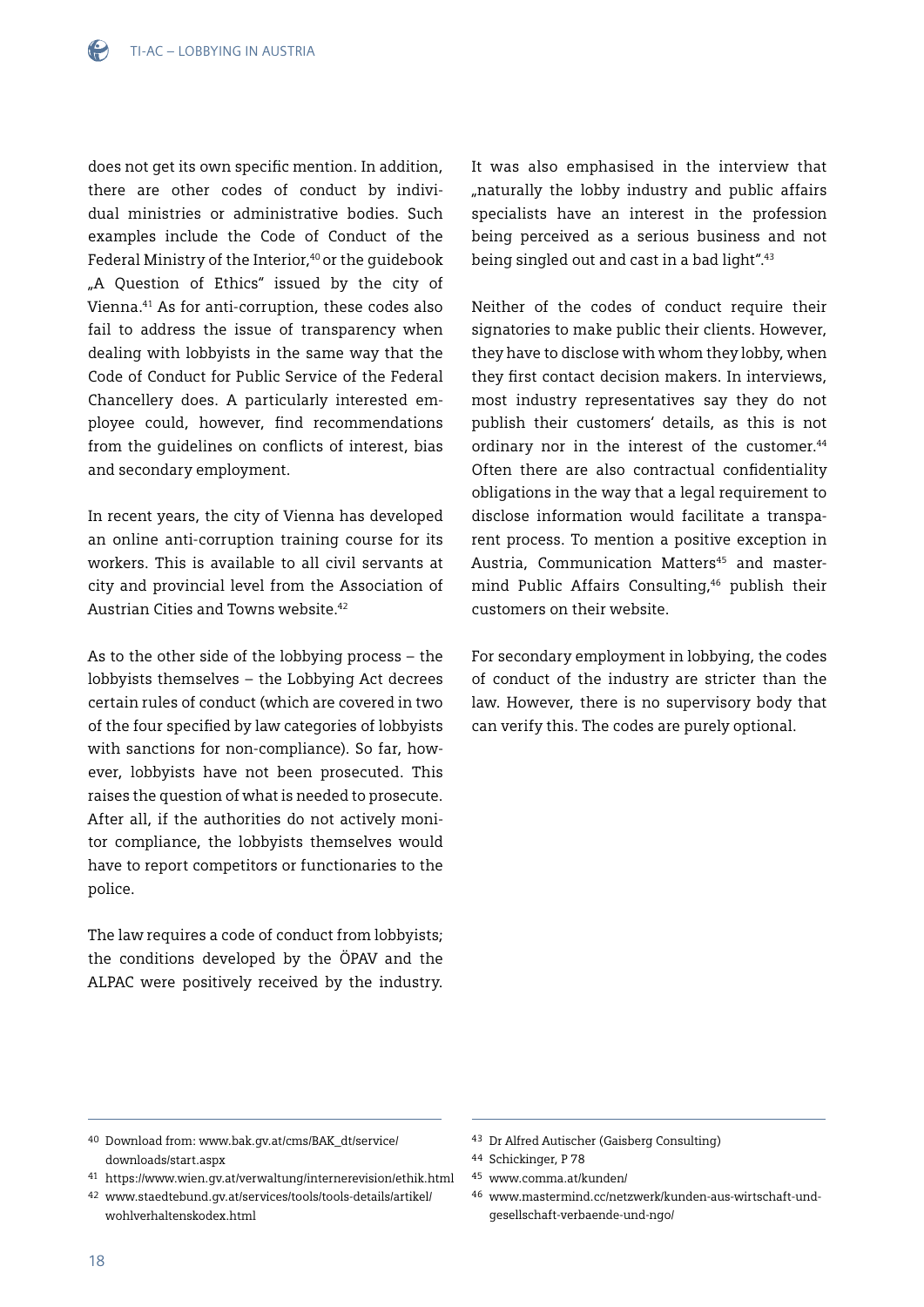#### 4.c Equality of access

Regarding the legislative process in Austria, definite attempts are made to collate numerous opinions. To this end, ministers, state governments and social partners are sought as part of the review process before a bill is introduced. After that the draft is published on the parliament's website, at which point the public has the opportunity to submit comments. The public's comments are subsequently published on the website after the submission deadline. However, the minister reviewing a complaint is not obliged to explain why an amendment or criticism was or was not considered.

According to the review process, transparency is ensured as follows: on the Parliament website, it is possible to see who has submitted written proposals for amendments. However, anyone who was involved prior to the first draft of the law is not included.

There is also no legal obligation for a balanced meeting of expert groups. In practice, however, the effort is usually made.

There are no legal provisions to prohibit lobbyists and corporate representatives from attending expert groups. However, the industry code of conduct does not recommend that they do. In the Lobbying Act, they are even explicitly exempt from the law if they were invited to participate in an expert group.



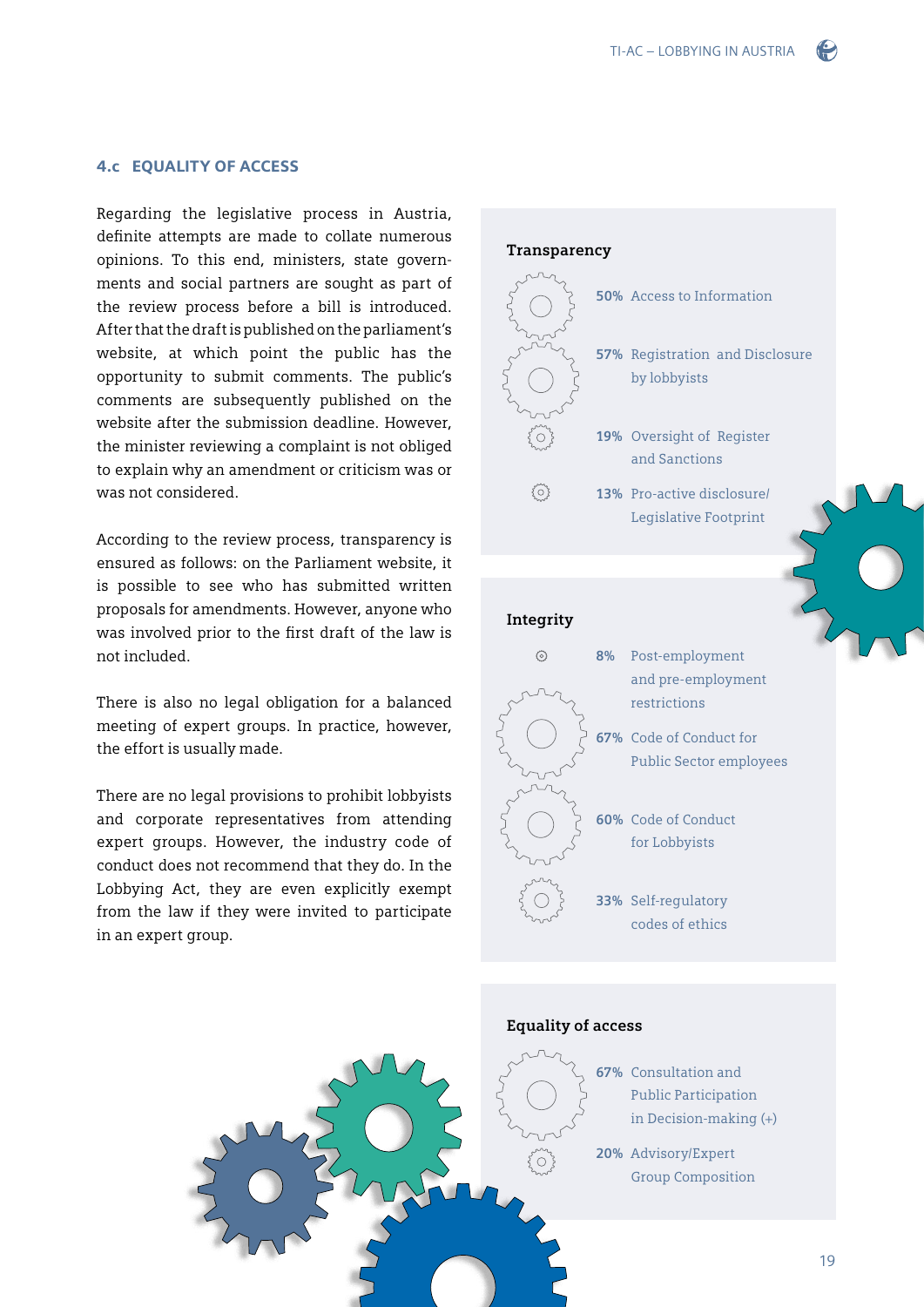# 5. Bibliography

#### Bareis, Michaela:

**An occupational profile of lobbyists in Austria. Importance, requirements, professionalisation.** 

Österreichische Public Affairs Vereinigung, Wissenschaftliche Reihe 04, August 2013 (Das Berufsbild Lobbyist/Lobbyistin in Österreich)

#### Frank, Stefan Leo: **Introduction to public law**

#### **with regard to EU law**

revised by Dr Peter Chvosta. Federal Chancellery, Div. III / 6, August 2013 (Einführung in das öffentliche Recht unter Berücksichtigung des EU-Rechts, aktualisiert von Dr. Peter Chvosta)

### Friedl, Martina; Kindl, Karoline;

Krakow, Georg; Thierry, Feri:

**Compliance in Public Affairs. Guide to correct** 

**cooperation with politics and administration.**  LexisNexis 2012 (Compliance in Public Affairs. Leitfaden für die korrekte Zusammenarbeit mit Politik und Verwaltung)

### Schickinger, Jasmin Stephanie: **Lobbying in Austria. A theoretical and empirical examination of lobbying in Austria.**

Österreichische Public Affairs Vereinigung, Wissenschaftliche Reihe 11, November 2013 (Lobbying in Österreich. Eine theoretische und empirische Betrachtung von Lobbying in Österreich)

#### **Interviewees:**

#### Dr. Alfred Autischer

Founder and Chief Executive of Gaisberg Consulting

#### Dr. Peter Köppl

President of the ÖPAV, Founder and Chief Executive of Mastermind Public Affairs Consulting

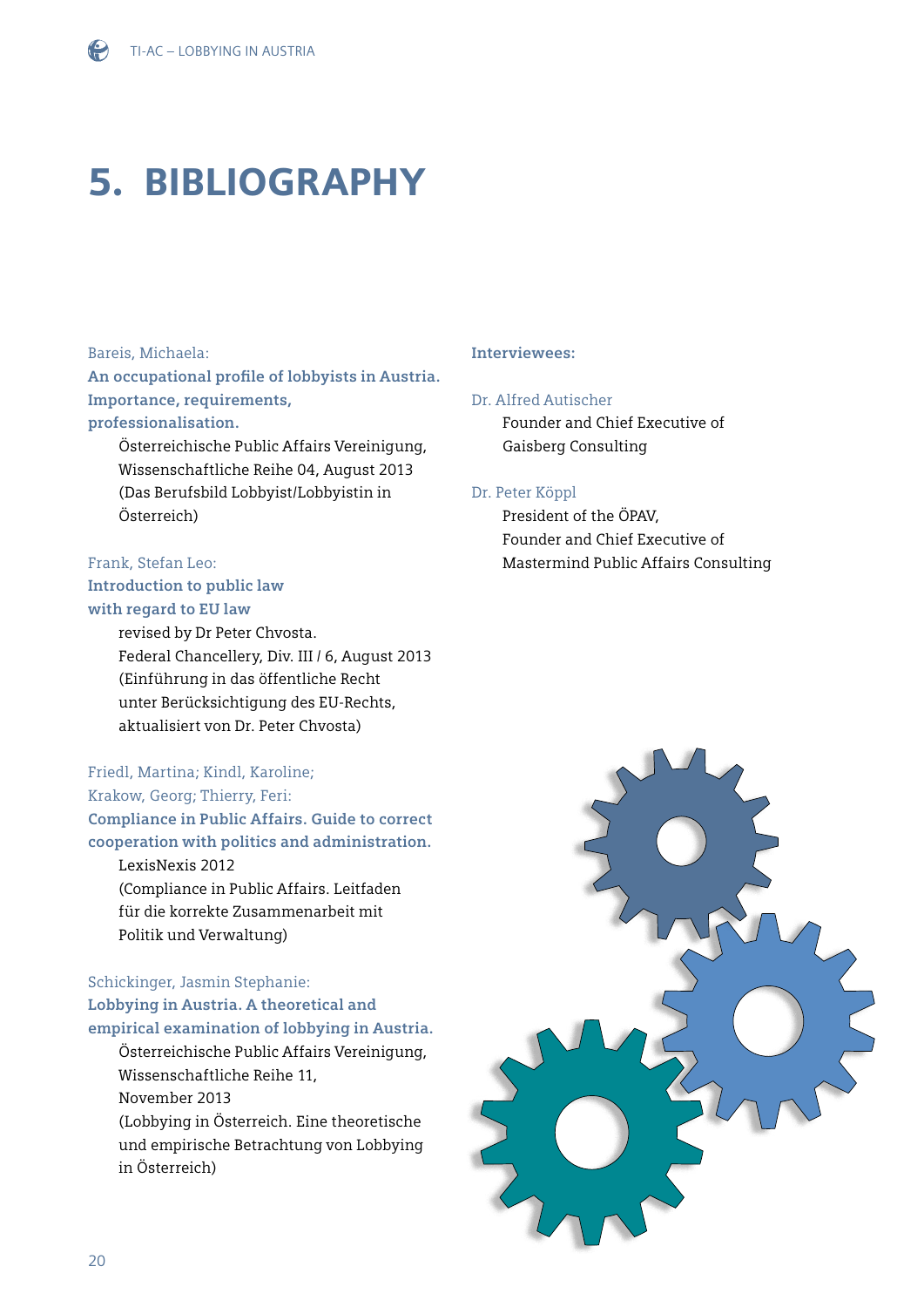#### **Appendix: Methodology and quantitative assessment**

This report is part of the European Commission funded 'Lifting the Lid on Lobbying' project, which sees 19 European countries assess the situation with regard to lobbying and its regulation in their country.<sup>47</sup> The report aims to assess existing lobbying regulations, policies and practices in Austria. It compiles evidence about corruption risks and incidences related to lack of lobbying control and highlights promising practice around lobbying found in Austria. It also provides recommendations and solutions for decision-makers and interest representatives in the public and private sector.

According to the methodology of Transparency International, initially the national context for Austria was presented and discussed, followed by a description of lobbying regulation. Case studies in the text underline the need for regulatory action in the subject area.

The data for the report was collected between March and July 2014. The last updates were made in November 2014. The evaluation was conducted using a questionnaire developed by TI. A 3-point scale was used to score the indicators, with a minimum score of 0 and a maximum score of 2. In order to calculate the overall scores for the country, and for the three dimensions of Transparency, Integrity and Equality of Access, a simple aggregation was performed.

The full methodology and questionnaire are available at **[www.ti-austria.at](http://www.ti-austria.at)**

<sup>47</sup> The participating countries are Austria, Bulgaria, Cyprus, Czech Republic, Estonia, France, Germany, Hungary, Ireland, Italy, Latvia, Lithuania, Netherlands, Poland, Portugal, Slovakia, Slovenia, Spain, and the United Kingdom.